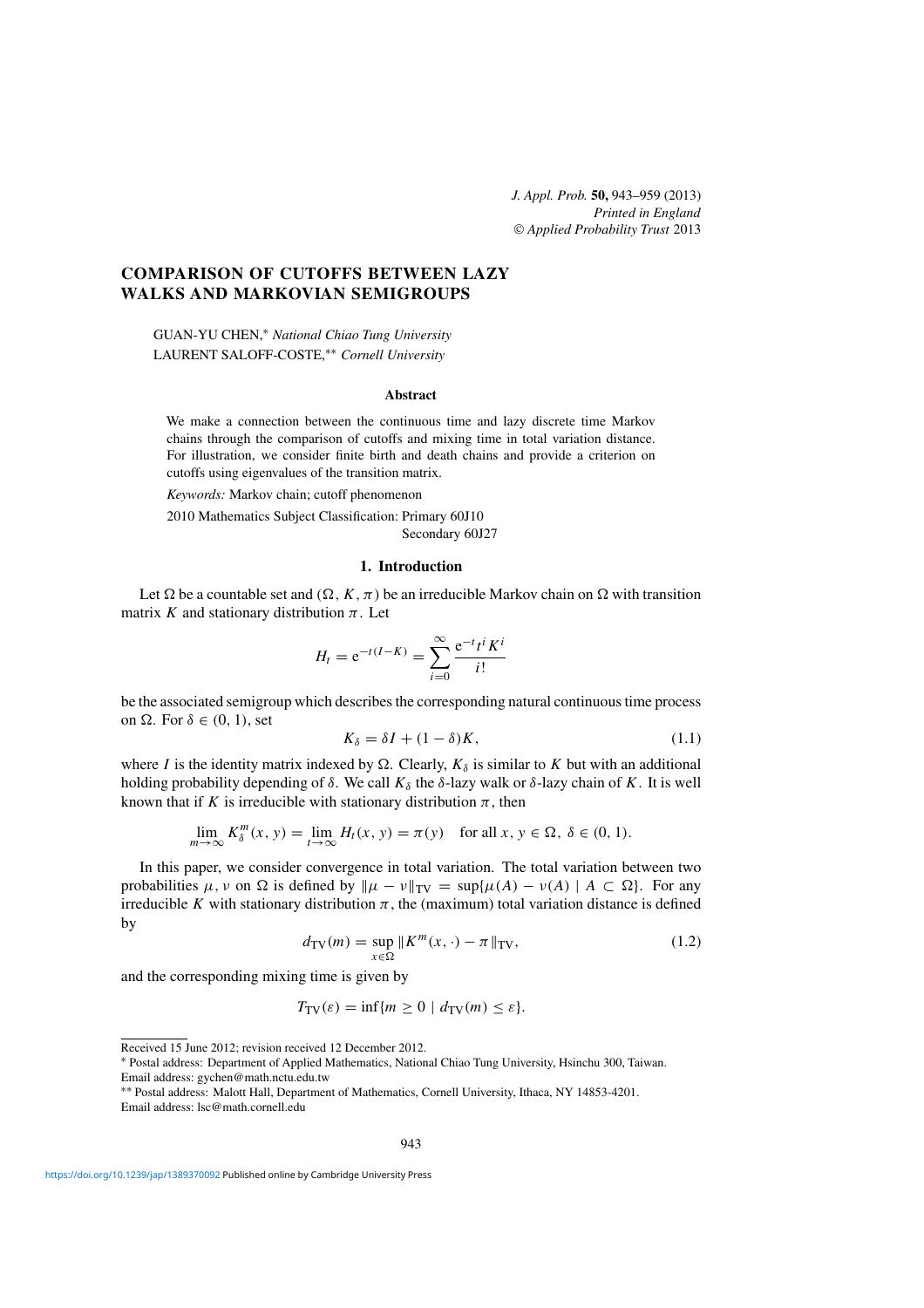We write the total variation distance and mixing time as  $d_{\text{TV}}^{(c)}$  and  $T_{\text{TV}}^{(c)}$  respectively for the continuous semigroup and as  $d_{\text{TV}}^{(\delta)}$ ,  $T_{\text{TV}}^{(\delta)}$  respectively for the *δ*-lazy walk.

A sharp transition phenomenon, known as cutoff, was introduced by Aldous and Diaconis in early 1980s. See, e.g. [5] and [8] for an introduction and a general review of cutoffs. In total variation, a family of irreducible Markov chains  $(\Omega_n, K_n, \pi_n)_{n=1}^{\infty}$  is said to present a cutoff if

$$
\lim_{n \to \infty} \frac{T_{n,\text{TV}}(\varepsilon)}{T_{n,\text{TV}}(\eta)} = 1 \quad \text{for all } 0 < \varepsilon < \eta < 1. \tag{1.3}
$$

The family is said to present a  $(t_n, b_n)$  cutoff if  $b_n = o(t_n)$  and

$$
|T_{n,\text{TV}}(\varepsilon) - t_n| = O(b_n) \quad \text{for all } 0 < \varepsilon < 1.
$$

The cutoff for the associated continuous semigroups is defined in a similar way. This paper contains the following general result.

**Theorem 1.1.** *Consider a family of irreducible and positive recurrent Markov chains*  $\mathcal{F}$  =  $\{(\Omega_n, K_n, \pi_n) \mid n = 1, 2, \ldots\}$ *. For*  $\delta \in (0, 1)$ *, let*  $\mathcal{F}_{\delta}$  *be the family of associated*  $\delta$ *-lazy walks and let*  $\mathcal{F}_c$  *be the family of associated continuous semigroups. Suppose*  $T_{n,\text{TV}}^{(c)}(\varepsilon_0) \to \infty$  for *some*  $\varepsilon_0 \in (0, 1)$ *. Then, the following are equivalent.* 

- (a) F*<sup>δ</sup> has a cutoff in total variation.*
- (b) F*<sup>c</sup> has a cutoff in total variation.*

*Furthermore, if*  $\mathcal{F}_c$  *has a cutoff, then* 

$$
\lim_{n \to \infty} \frac{T_{n,\text{TV}}^{(c)}(\varepsilon)}{T_{n,\text{TV}}^{(\delta)}(\varepsilon)} = 1 - \delta \quad \text{for all } \varepsilon \in (0, 1).
$$

**Theorem 1.2.** *Let*  $\mathcal F$  *be the family in Theorem 1.1. Assume that*  $t_n \to \infty$ *. Then, the following are equivalent.*

- (a)  $\mathcal{F}_c$  *has a*  $(t_n, b_n)$  *cutoff.*
- (b) *For*  $\delta \in (0, 1)$ *,*  $\mathcal{F}_{\delta}$  *has a*  $(t_n/(1 \delta), b_n)$  *cutoff.*

We refer the reader to Theorems 3.1, 3.2, 3.3, and 3.4 for more detailed discussions. In a private communication with Y. Peres and D. Levin, we understand that a similar approach to the proof of Theorems 1.1 and 1.2 is also used in [12] to study the same comparison issue. See Proposition 3.1 and [12, Theorem 20.3] for details.

For an illustration, we consider finite birth and death chains. For  $n \geq 1$ , let  $\Omega_n$  $\{0, 1, \ldots, n\}$  and  $K_n$  be the transition kernel of a birth and death chain on  $\Omega_n$  with birth rate  $p_{n,i}$ , death rate  $q_{n,i}$ , and holding rate  $r_{n,i}$ , where  $p_{n,n} = q_{n,0} = 0$  and  $p_{n,i} + q_{n,i} + r_{n,i} = 1$ . Suppose that  $K_n$  is irreducible with stationary distribution  $\pi_n$ . For the family  $\{(\Omega_n, K_n, \pi_n)|n = 1\}$ 1, 2, ..., I, Ding *et al.* [10] showed that, in the discrete time case, if  $\inf_{i,n} r_{n,i} > 0$ , then the cutoff in total variation exists if and only if the product of the total variation mixing time and the spectral gap, which is defined to be the smallest nonzero eigenvalue of  $I - K$ , tends to infinity. There is also a similar version for the continuous time case. The next theorem, which is a summary of Theorem 4.8, is an application of the above result and Theorem 1.1.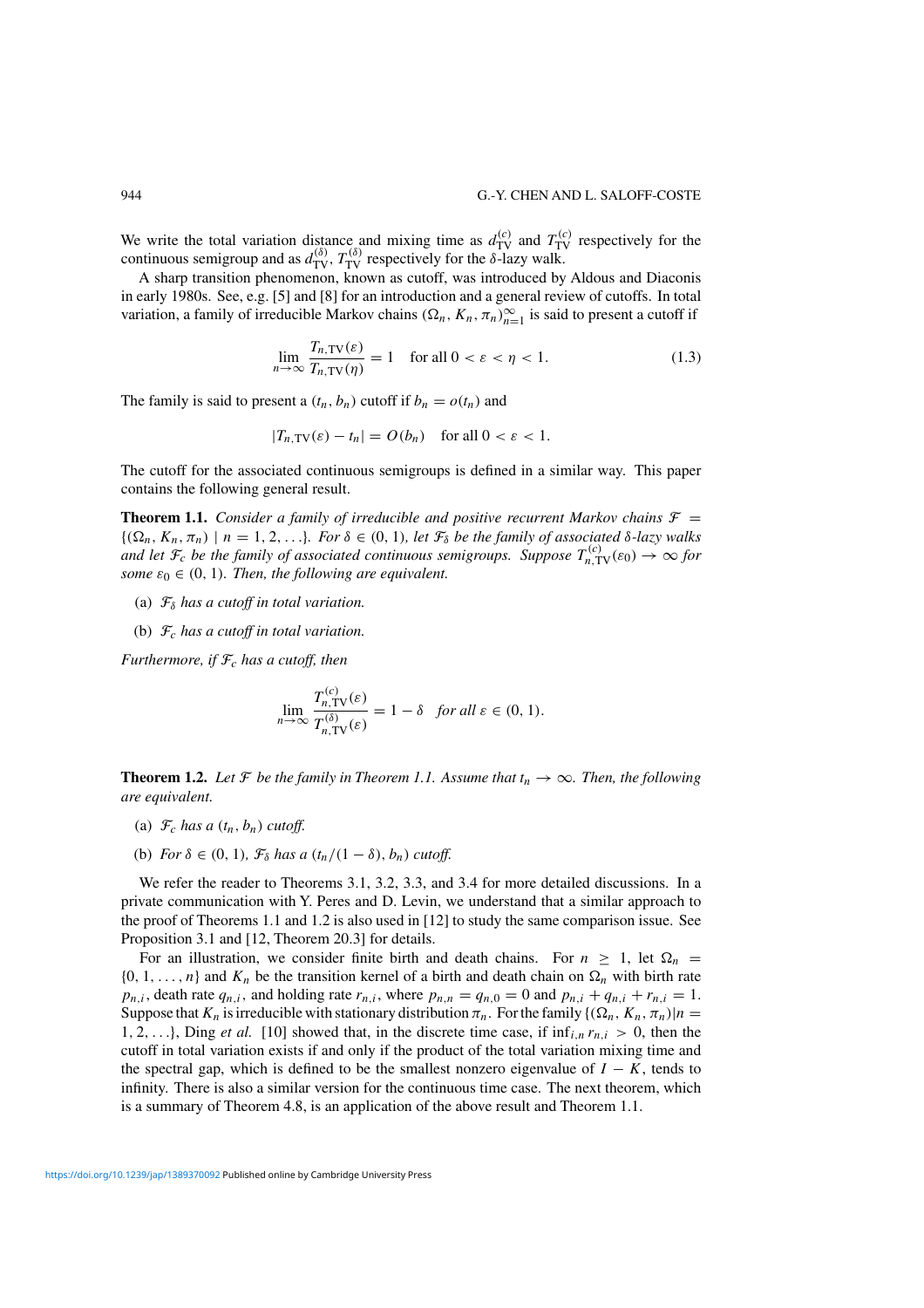**Theorem 1.3.** Let  $\mathcal{F} = \{(\Omega_n, K_n, \pi_n) | n = 1, 2, ...\}$  be a family of irreducible birth and *death chains as above. For*  $n \geq 1$ , let  $0, \lambda_{n,1}, \ldots, \lambda_{n,n}$  be eigenvalues of  $I - K_n$  and set

$$
\lambda_n = \min_{1 \le i \le n} \lambda_{n,i}, \qquad s_n = \sum_{i=1}^n \lambda_{n,i}^{-1}.
$$

*Then, the following are equivalent.*

- (a) F*<sup>c</sup> has a total variation cutoff.*
- (b) *For*  $\delta \in (0, 1)$ *,*  $\mathcal{F}_{\delta}$  *has a total variation cutoff.*
- (c)  $s_n \lambda_n \to \infty$ .

The remainder of this article is organized as follows. In Section 2, the concepts of cutoffs and mixing times are introduced and fundamental results are reviewed. In Section 3, a detailed comparison of the cutoff time and window size is made between the continuous time and lazy discrete time cases, where the state space is allowed to be infinite. In Section 4, we focus on finite birth and death chains and provide a criterion on total variation cutoffs using the eigenvalues of the transition matrices.

## **2. Cutoffs in total variation**

Throughout this paper, for any two sequences  $s_n$  and  $t_n$  of positive numbers, we write  $s_n = O(t_n)$  if there exists  $C > 0$  and  $N > 0$  satisfying  $|s_n| \le C |t_n|$  for all  $n \ge N$ . If  $s_n = O(t_n)$  and  $t_n = O(s_n)$ , we write  $s_n \asymp t_n$ . If  $t_n/s_n \to 1$  as  $n \to \infty$ , we write  $t_n \sim s_n$ . Consider the following definitions.

**Definition 2.1.** Referring to the notation in (1.2), a family  $\mathcal{F} = \{(\Omega_n, K_n, \pi_n) \mid n = 1, 2, ...\}$ is said to present a total variation

(a) precutoff if there is a sequence  $t_n$  and  $B > A > 0$  satisfying

$$
\lim_{n \to \infty} d_{n,\text{TV}}([Bt_n]) = 0, \qquad \liminf_{n \to \infty} d_{n,\text{TV}}([At_n]) > 0;
$$

(b) cutoff if there is a sequence  $t_n$  satisfying, for all  $\varepsilon > 0$ ,

$$
\lim_{n\to\infty} d_{n,\text{TV}}((1+\varepsilon)t_n]) = 0, \qquad \lim_{n\to\infty} d_{n,\text{TV}}((1-\varepsilon)t_n]) = 1;
$$

(c)  $(t_n, b_n)$  cutoff if  $b_n = o(t_n)$  and

$$
\lim_{c \to \infty} \overline{F}(c) = 0, \qquad \lim_{c \to -\infty} \underline{F}(c) = 1,
$$

where

$$
\overline{F}(c) = \limsup_{n \to \infty} d_{n,\text{TV}}([t_n + cb_n]), \qquad \underline{F}(c) = \liminf_{n \to \infty} d_{n,\text{TV}}([t_n + cb_n]).
$$

In definition 2.1,  $t_n$  is called a cutoff time and  $b_n$  is called a window for  $t_n$ . The cutoffs for continuous semigroups are the same except for the deletion of  $\lceil \cdot \rceil$  and  $\lfloor \cdot \rfloor$ .

**Remark 2.1.** In Definition 2.1, if  $t_n \to \infty$  (or equivalently  $T_{n,\text{TV}}(\varepsilon) \to \infty$  for some  $\varepsilon \in$  $(0, 1)$ ), then the cutoff is consistent with  $(1.3)$ . This is also true for cutoffs in continuous semigroups without the assumption  $t_n \to \infty$ .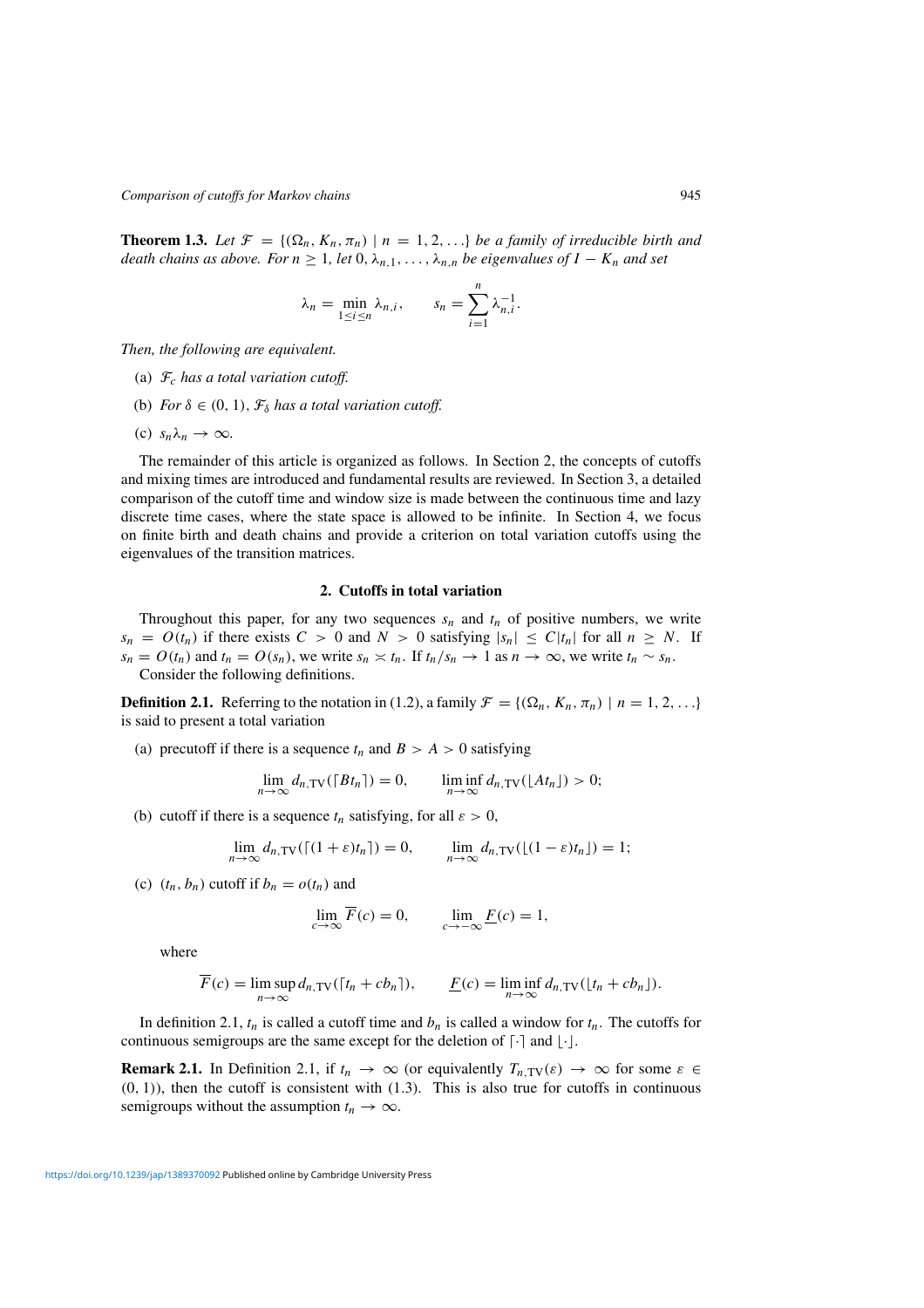The following lemma characterizes the total variation convergence using specific subsequences of indices and events, which is useful in proving and disproving cutoffs.

**Lemma 2.1.** *Consider a family of irreducible and positive recurrent Markov chains*  $\{(\Omega_n, K_n, \Pi_n\})$  $\pi_n$ ) | *n* = 1, 2, ...}*. Let*  $t_n$  *be a sequence of nonnegative integers. Then, the following are equivalent.*

- (a)  $d_n$ <sub>TV</sub> $(t_n) \to 0$ .
- (b) *For any increasing sequence of positive integers*  $n_k$ , any  $A_{n_k} \subset \Omega_{n_k}$ , and any  $x_{n_k} \in \Omega_{n_k}$ , *there is a subsequence*  $m_k$  *for which*

$$
\lim_{k \to \infty} |K_{m_k}^{t_{m_k}}(x_{m_k}, A_{m_k}) - \pi_{m_k}(A_{m_k})| = 0.
$$

*Proof of Lemma 2.1.* (a) implies (b) is obvious. For (b) implies (a), choose  $A_n \subset \Omega_n$  and  $x_n \in \Omega_n$  satisfying  $d_{n,\text{TV}}(t_n) \leq 2|K_n^{t_n}(x_n, A_n) - \pi_n(A_n)|$ . Let  $n_k$  be an increasing sequence of positive integers and choose a subsequence  $m_k$  for which

$$
\lim_{k \to \infty} |K_{m_k}^{t_{m_k}}(x_{m_k}, A_{m_k}) - \pi_{m_k}(A_{m_k})| = 0.
$$

This implies  $d_{m_k, \text{TV}}(t_{m_k}) \to 0$ , as desired.

**Remark 2.2.** Lemma 2.1 also holds in continuous time by allowing  $t_n$  to take values in the positive real numbers. See [4] and [5] for further discussions on cutoffs.

#### **3. Comparisons of cutoffs**

In this section, we establish the relationship between the cutoffs of lazy walks and continuous semigroups. Let  $\Omega$  be a countable set and K be a transition matrix indexed by  $\Omega$ . In the notation of  $(1.1)$ , the  $\delta$ -lazy walk evolves in accordance with

$$
(K_{\delta})^t = \sum_{i=0}^t \binom{t}{i} \delta^{t-i} (1-\delta)^i K^i \quad \text{for all } \delta \in (0,1), t \ge 0,
$$

whereas the continuous time chain follows

$$
H_t = e^{-t(I-K)} = \sum_{i=0}^{\infty} \left( e^{-t} \frac{t^i}{i!} \right) K^i.
$$

Observe that  $I - K = (I - K_{\delta})/(1 - \delta)$ . This implies that

$$
d_{\mathrm{TV}}^{(c)}(t) \le e^{-t/(1-\delta)} \sum_{i=0}^m \frac{[t/(1-\delta)]^i}{i!} + d_{\mathrm{TV}}^{(\delta)}(m).
$$

Concerning the cutoff times and windows, we discuss each of them in detail.

### **3.1. Cutoff times**

**Theorem 3.1.** Let  $\mathcal{F} = \{(\Omega_n, K_n, \pi_n) \mid n = 1, 2, ...\}$  be a family of irreducible Markov *chains on countable state spaces with stationary distributions. For*  $\delta \in (0, 1)$ *<i>, let*  $\mathcal{F}_{\delta} =$  $\{(\Omega_n, K_{n,\delta}, \pi_n) \mid n = 1, 2, ...\}$  and  $\mathcal{F}_{\mathcal{E}} = \{(\Omega_n, H_{n,t}, \pi_n) \mid n = 1, 2, ...\}$ *. Suppose there is*  $\varepsilon_0 > 0$  *for which*  $T_{n,\text{TV}}^{(\delta)}(\varepsilon_0) \to \infty$  *or*  $T_{n,\text{TV}}^{(c)}(\varepsilon_0) \to \infty$ . Then, the following are equivalent.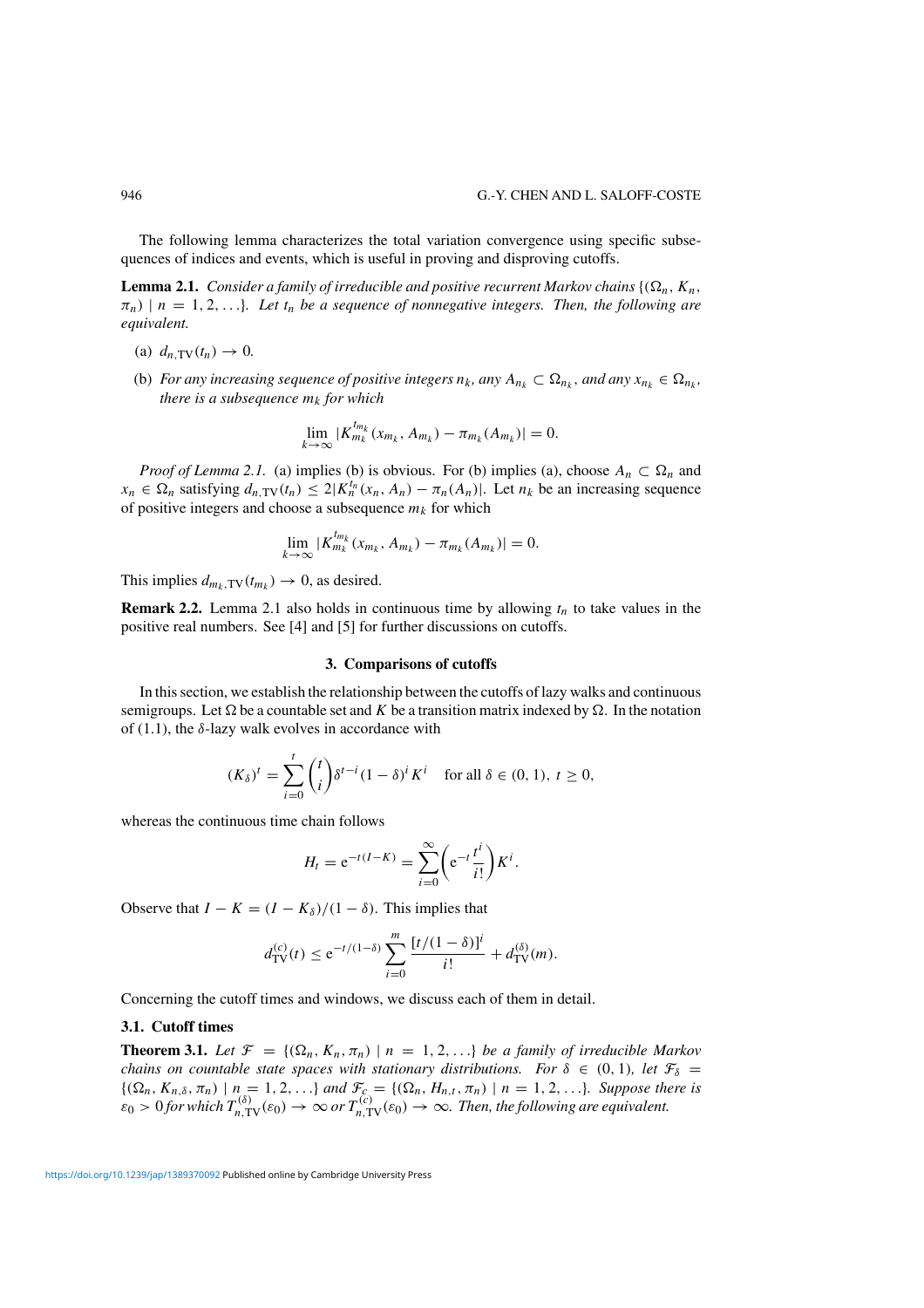- (a) F*<sup>δ</sup> has a cutoff (respectively precutoff) in total variation.*
- (b) F*<sup>c</sup> has a cutoff (respectively precutoff) in total variation.*

*Furthermore, if*  $\mathcal{F}_c$  *has a cutoff, then* 

$$
\lim_{n \to \infty} \frac{T_{n,\text{TV}}^{(c)}(\varepsilon)}{T_{n,\text{TV}}^{(\delta)}(\varepsilon)} = 1 - \delta \quad \text{for all } \varepsilon \in (0, 1).
$$

The above theorem is in fact a simple corollary of the following proposition.

**Proposition 3.1.** *Let*  $\mathcal{F}_{\delta}$ ,  $\mathcal{F}_{c}$  *be the families in Theorem 3.1 and*  $t_n$ ,  $r_n$  *be sequences tending to infinity. Fix*  $\delta \in (0, 1)$ *.* 

(a) If  $d_{n,\text{TV}}^{(\delta)}([\tau_n]) \to 0$ , then

$$
\lim_{n \to \infty} d_{n,\text{TV}}^{(c)}((1 - \delta)t_n + cb_n) = 0
$$

*for all*  $c > 0$  *and for any sequence*  $b_n$  *satisfying*  $\sqrt{t_n} = o(b_n)$ *.* 

(b) If  $d_{n,\text{TV}}^{(c)}(r_n) \to 0$ , then

$$
\lim_{n \to \infty} d_{n,\text{TV}}^{(\delta)} \bigg( \left\lceil \frac{r_n}{1 - \delta} + cb_n \right\rceil \bigg) = 0
$$

*for all*  $c > 0$  *and for any sequence*  $b_n$  *satisfying*  $\sqrt{r_n} = o(b_n)$ *.* 

(c) If  $d_{n,\text{TV}}^{(c)}(r_n) \to 1$ , then

$$
\lim_{n\to\infty} d_{n,\text{TV}}^{(\delta)}\left(\left\lfloor\frac{r_n}{1-\delta}\right\rfloor\right) = 1.
$$

(d) *If*  $d_{n,\text{TV}}^{(\delta)}(\lfloor t_n \rfloor) \to 1$ *, then* 

$$
\lim_{n \to \infty} d_{n,\text{TV}}^{(c)}((1 - \delta)t_n) = 1.
$$

*Proof.* We prove (a); the proof of (b) is similar and is therefore omitted. Suppose that *d*<sup>(*δ*</sup>)  $\overline{d}$  (*d*). We prove (a); the proof of (b) is similar  $d_{n,\text{TV}}^{\delta}(\lceil t_n \rceil) \to 0$ . Since  $\sqrt{t_n} = o(b_n)$ , it is clear that

$$
\lim_{n \to \infty} d_{n,\text{TV}}^{(\delta)}([\tau_n + cb_n + c'\sqrt{\tau_n}]) = 0 \quad \text{for all } c > 0, c' \in \mathbb{R}.
$$
 (3.1)

Fix  $c > 0$  and let  $x_n \in \Omega_n$  and  $A_n \subset \Omega_n$ . Given any increasing sequence  $n_l$ , we may choose, according to Lemma 3.1, a subsequence  $m_l$  for which  $\pi_{m_l}(A_{m_l}) \to \alpha \in [0, 1]$  and, for all  $c' \in \mathbb{R}$ ,

$$
\lim_{l \to \infty} K_{m_l, \delta}^{\lceil t_{m_l} + c b_{m_l} + c' \sqrt{t_{m_l}} \rceil} (x_{m_l}, A_{m_l}) = \frac{1}{\sqrt{2\pi\delta}} \int_{-\infty}^{\infty} e^{-(x - \sqrt{1 - \delta}c')^2 / (2\delta)} f(x) dx
$$

and

$$
\lim_{l\to\infty} H_{m_l,(1-\delta)(t_{m_l}+cb_{m_l})}(x_{m_l},A_{m_l})=\frac{1}{\sqrt{2\pi}}\int_{-\infty}^{\infty}e^{-x^2/2}f(x)\,dx,
$$

where  $f$  is nonnegative and bounded by 1. Note that  $f(x)$  is not exactly the function in Lemma 3.2 and, in fact, should be replaced by  $f(\sqrt{1-\delta}x)$ . As the dilation  $f(\sqrt{1-\delta}x)$  of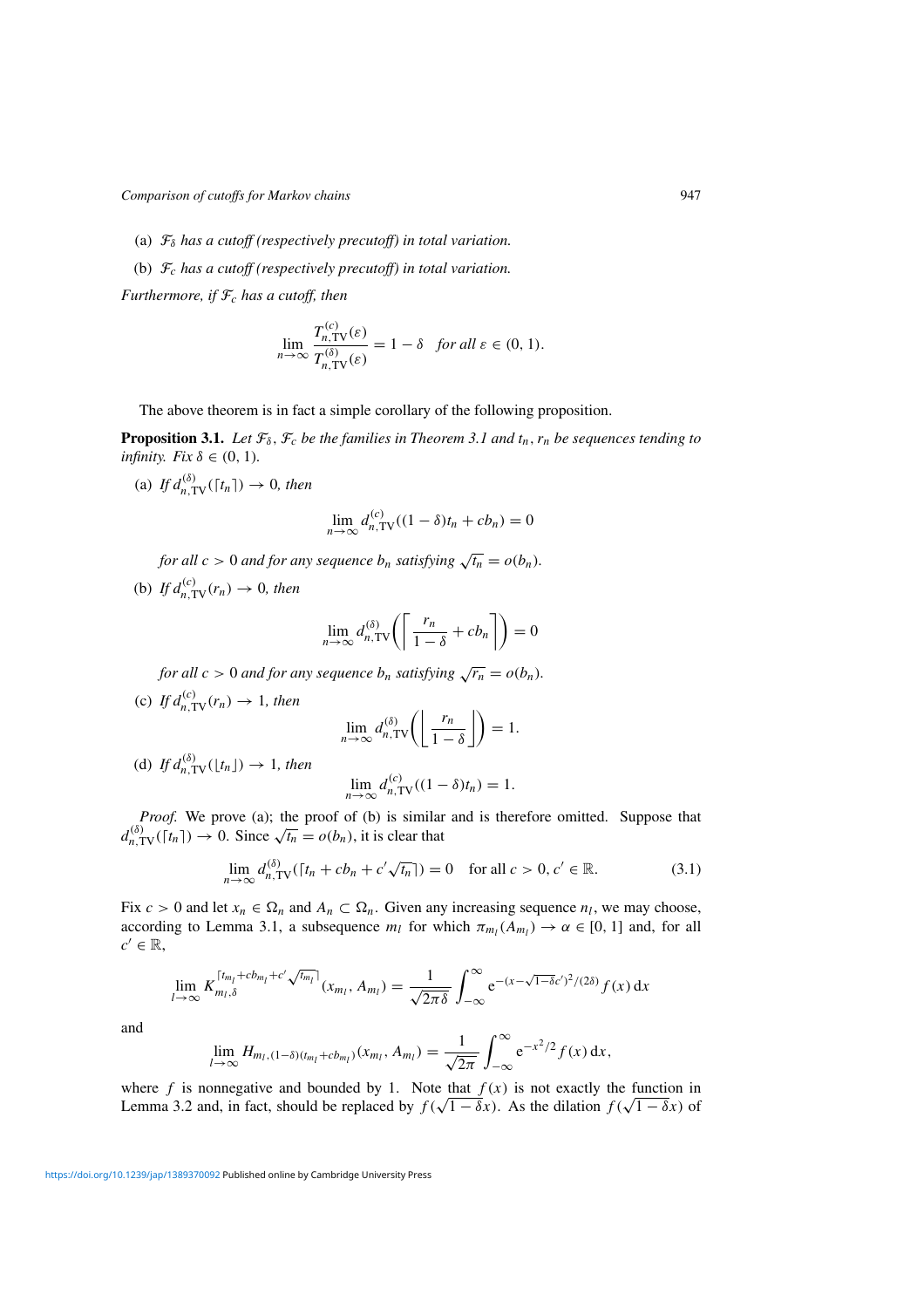$f(x)$  does not matter in this proof, we simply write  $f(x)$  for it. By (3.1) and Lemma 3.2,  $f$  is equal to  $\alpha$  almost everywhere and, by Lemma 2.1, this implies that  $d_{n,TV}^{(c)}((1-\delta)t_n + cb_n) \to 0$ as  $n \to \infty$  for all  $c > 0$ .

The proofs for (c) and (d) are similar and we only give the details for (4). First, we choose sequences  $x_n \in \Omega_n$  and  $A_n \subset \Omega_n$  satisfying

$$
\lim_{n \to \infty} \pi_n(A_n) = 1, \qquad \lim_{n \to \infty} K_{n,\delta}^{\lfloor t_n \rfloor}(x_n, A_n) = 0.
$$

Let *n<sub>l</sub>* be a sequence tending to  $\infty$ . Applying Lemma 3.1 with  $c = 0$  and  $a_{n,m} = K_n^m(x_n, A_n)$ , we may choose a subsequence, say  $m_l$ , for which

$$
\lim_{l\to\infty} H_{m_l,(1-\delta)t_{m_l}}(x_{m_l},A_{m_l}) = \frac{1}{\sqrt{2\pi}} \int_{-\infty}^{\infty} e^{-x^2/2} g(x) dx
$$

and

$$
\lim_{l\to\infty} K_{m_l,\delta}^{\lfloor t_{m_l}\rfloor}(x_{m_l},A_{m_l})=\frac{1}{\sqrt{2\pi\delta}}\int_{-\infty}^{\infty}e^{-x^2/(2\delta)}g(x)\,dx,
$$

where *g* is a nonnegative measurable function bounded by 1. This leads to  $g = 0$  almost everywhere and

$$
\lim_{l \to \infty} d_{m_l, \text{TV}}^{(c)}((1 - \delta)t_{m_l}) = 1.
$$

The following is a simple corollary of Proposition 3.1 (a) and (b).

**Corollary 3.1.** *Let*  $\mathcal{F}_{\delta}$  *and*  $\mathcal{F}_{c}$  *be the families in Theorem 3.1 and*  $t_n$ *,*  $r_n$  *be sequences tending to infinity. Fix*  $\delta \in (0, 1)$ *.* 

(a) If  $d_{n,\text{TV}}^{(\delta)}([\tau_n]) \to 0$ , then

$$
\lim_{n \to \infty} d_{n,\text{TV}}^{(c)}((1+\varepsilon)(1-\delta)t_n) = 0 \quad \text{for all } \varepsilon > 0.
$$

(b) *If*  $d_{n, \text{TV}}^{(c)}(r_n) \to 0$ *, then* 

$$
\lim_{n\to\infty} d_{n,\text{TV}}^{(\delta)}\left(\left\lceil \frac{(1+\varepsilon)r_n}{1-\delta} \right\rceil\right) = 0 \quad \text{for all } \varepsilon > 0.
$$

*Proof of Theorem 3.1.* Set  $r_n = T_{n,\text{TV}}^{(\delta)}(\varepsilon_0)$  and  $s_n = T_{n,\text{TV}}^{(c)}(\varepsilon_0)$ . Suppose that  $r_n \to \infty$ . By Corollary 3.1 (b), if

$$
\liminf_{n\to\infty} d_{n,\text{TV}}^{(c)}\left(\frac{(1-\delta)r_n}{2}\right) = 0,
$$

then

$$
\liminf_{n \to \infty} d_{n,\text{TV}}^{(\delta)}\left(\left\lceil \frac{(1+\varepsilon)r_n}{2} \right\rceil\right) = 0 \quad \text{for all } \varepsilon > 0.
$$

But, taking  $\varepsilon = \frac{1}{2}$  implies that, for large enough *n*,

$$
d_{n,\text{TV}}^{(\delta)}\left(\left\lceil\frac{(1+\varepsilon)r_n}{2}\right\rceil\right) \geq d_{n,\text{TV}}^{(\delta)}(r_n-1) > \varepsilon_0 > 0.
$$

This makes a contradiction and, hence, if  $r_n \to \infty$ , then

$$
\liminf_{n\to\infty} d_{n,\text{TV}}^{(c)}\left(\frac{(1-\delta)r_n}{2}\right) > 0.
$$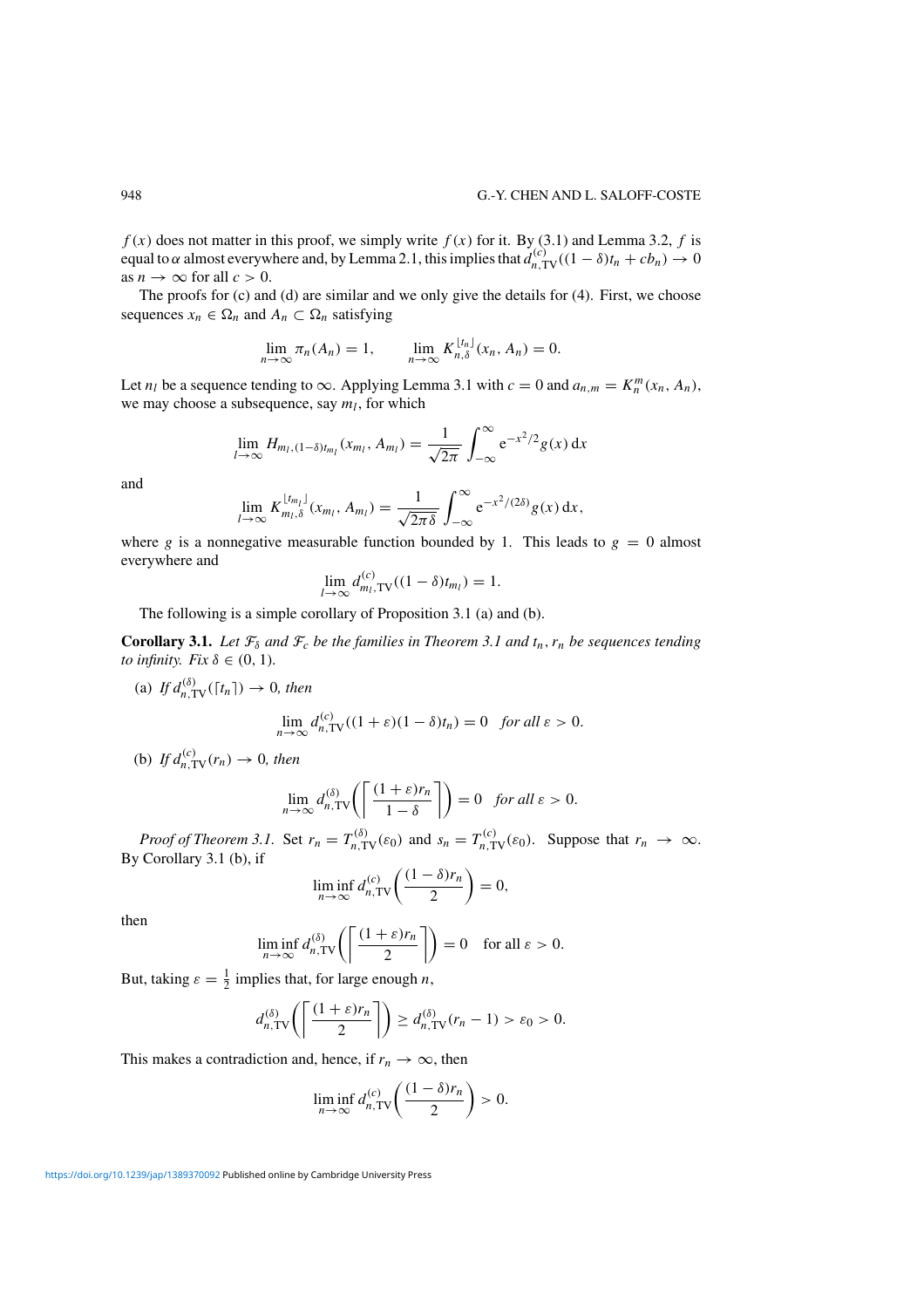Similarly, if  $s_n \to \infty$ , then Corollary 3.1 (a) implies that

$$
\liminf_{n\to\infty} d_{n,\text{TV}}^{(\delta)}(\lceil s_n \rceil) > 0.
$$

This proves the equivalence

 $T_{n,\text{TV}}^{(\delta)}(\varepsilon_0) \to \infty$  for some  $\varepsilon_0 > 0 \iff T_{n,\text{TV}}^{(c)}(\varepsilon_0) \to \infty$  for some  $\varepsilon_0 > 0$ .

For the equivalence of (a) and (b), the proof, for precutoffs, is given by Corollary 3.1 (a) and (b), while the proof for cutoffs also uses Proposition 3.1 (c) and (d).

## **3.2. Cutoff windows**

This section is devoted to the comparison of cutoff windows introduced in Definition 2.1.

**Theorem 3.2.** Let  $\mathcal{F}$  be a family of irreducible positive recurrent Markov chains and  $\mathcal{F}_{\delta}$ ,  $\mathcal{F}_{c}$ *be the associated families of lazy walks and continuous semigroups. Let*  $t_n$  *and*  $b_n$  *be sequences of positive reals and assume that*  $t_n \to \infty$ *. If*  $\mathcal{F}_\delta$  *(respectively*  $\mathcal{F}_c$ *) presents a*  $(t_n, b_n)$  *cutoff in total variation, then*  $\sqrt{t_n} = O(b_n)$ *.* 

**Remark 3.1.** There are examples with cutoffs but the order of any window size must be bigger than  $\sqrt{t_n}$ . Consider the Ehrenfest chain on  $\{0, \ldots, n\}$ , which is a birth and death chain with rates  $p_{n,i} = 1 - i/n$ ,  $q_{n,i} = i/n$ , and  $r_{n,i} = 0$ . It is obvious  $K_n$  is irreducible and periodic with stationary distribution  $\pi_n(i) = 2^{-n} \binom{n}{i}$ . An application of the representation theory shows that, for  $0 \le i \le n$ ,  $2i/n$  is an eigenvalue of  $I - K_n$ . Let  $\lambda_n = 2/n$  and  $s_n = \sum_{i=1}^n n/2i = \frac{1}{n}n \log n + O(n)$ . By Theorem 4.1, since  $\lambda$ , s, tends to infinity both  $\mathcal{F}$  and  $\mathcal{F}_n$  have a total  $\frac{1}{2}n \log n + O(n)$ . By Theorem 4.1, since  $\lambda_n s_n$  tends to infinity, both  $\mathcal{F}_c$  and  $\mathcal{F}_\delta$  have a total variation cutoff. For a detailed computation on the total variation and the *L*2-distance; see, e.g. [7]. It is well known that  $\mathcal{F}_c$  has a  $(\frac{1}{4}n \log n, n)$  total variation cutoff. By Theorem 3.3,  $\mathcal{F}_\delta$ has a  $(n \log(n)/4(1 - \delta), n)$  total variation cutoff for  $\delta \in (0, 1)$ , which is nontrivial. For the continuous time Ehrenfest chains, Theorem 3.2 says that the window size is at least  $\sqrt{n \log n}$ , while *n* is the correct order.

*Proof of Theorem 3.2.* We prove the continuous time case. The lazy discrete time case can be treated similarly. Assume the converse that the sequence  $\sqrt{t_n}/b_n$  is not bounded. By considering the subsequence of  $\sqrt{t_n}/b_n$  which tends to  $\infty$ , we lose no generality by assuming that  $b_n = o(\sqrt{t_n})$ . According to the definition of cutoffs, we may choose  $C > 0$ ,  $x_n \in \Omega_n$ , and  $A_n$  ⊂  $\Omega_n$  satisfying

$$
\liminf_{n\to\infty} |H_{n,t_n+Cb_n}(x_n,A_n)-\pi_n(A_n)|>0.
$$

By Lemma 3.1, we may choose a sequence  $n_l$  tending to  $\infty$  for which  $\pi_{n_l}(A_{n_l})$  converges to *α* ∈ [0*,* 1] and

$$
\lim_{l\to\infty} H_{n_l,t_{n_l}+Cb_{n_l}}(x_{n_l},A_{n_l})=\frac{1}{\sqrt{2\pi}}\int_{-\infty}^{\infty} e^{-x^2/2}f(x) dx \neq \alpha,
$$

where *f* is positive and bounded by 1. Let  $c \in \mathbb{R}$ . For any  $\varepsilon > 0$ , choose  $N > 0$  satisfying, for  $n \geq N$ ,

$$
\left|H_{n,t_n+cb_n}(x_n,A_n)-\sum_{i\colon|i-t_n|\leq N\sqrt{t_n}}\left(e^{-(t_n+cb_n)}\frac{(t_n+cb_n)^i}{i!}\right)K_n^i(x_n,A_n)\right|<\varepsilon.
$$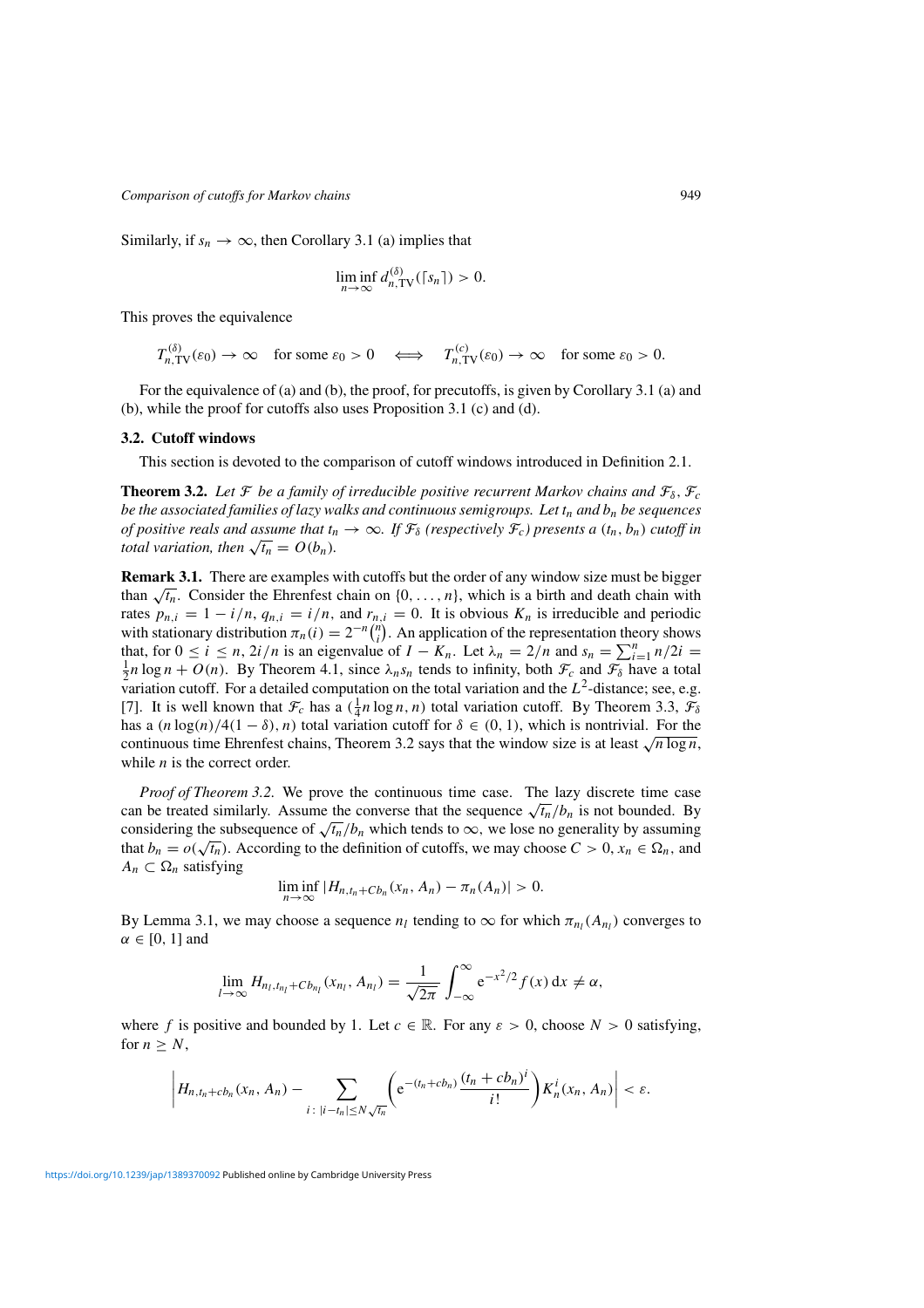Note that

$$
e^{-(t_n+c b_n)}\frac{(t_n+c b_n)^i}{i!} = e^{-(t_n+c b_n)}\frac{(t_n+c b_n)^i}{i!}(1+o(1)) \text{ as } n \to \infty,
$$

where  $o(1)$  is uniform for  $|i - t_n| \leq N \sqrt{t_n}$ . This implies that

$$
\lim_{l\to\infty} H_{n_l,t_{n_l}+cb_{n_l}}(x_{n_l},A_{n_l})=\frac{1}{\sqrt{2\pi}}\int_{-\infty}^{\infty}e^{-x^2/2}f(x)\,dx\quad\text{for all }c\in\mathbb{R}.
$$

Since  $\mathcal{F}_c$  presents a  $(t_n, b_n)$  cutoff, the right-hand side integral is equal to  $\alpha$ , a contradiction.

**Theorem 3.3.** Let  $\mathcal{F}_{\delta}$ ,  $\mathcal{F}_{c}$  be the families in Theorem 3.2 and  $t_n \to \infty$ . Then, the following are *equivalent.*

- (a)  $\mathcal{F}_{\delta}$  *has a*  $(t_n, b_n)$  *cutoff.*
- (b)  $\mathcal{F}_c$  *has a*  $((1 \delta)t_n, b_n)$  *cutoff.*

To prove this theorem, we need the following proposition.

**Proposition 3.2.** *Let*  $\mathcal{F}_{\delta}$ ,  $\mathcal{F}_{c}$  *be as in Theorem 3.3 and*  $t_n$ ,  $r_n$  *be sequences tending to*  $\infty$ *.* 

- (a) *If*  $\mathcal{F}_{\delta}$  *has a*  $(t_n, b_n)$  *cutoff then*  $\mathcal{F}_c$  *has a*  $((1 \delta)t_n, d_n)$  *cutoff for any sequence satisfying*  $d_n = o(t_n)$  *and*  $b_n = o(d_n)$ *.*
- (b) *If*  $\mathcal{F}_c$  *has a*  $(r_n, b_n)$  *cutoff then*  $\mathcal{F}_\delta$  *has a*  $(r_n/(1-\delta), d_n)$  *cutoff for any sequence satisfying*  $d_n = o(r_n)$  *and*  $b_n = o(d_n)$ *.*

*Proof.* Immediately from Theorem 3.2 and Proposition 3.1.

*Proof of Theorem 3.3.* We prove (a) implies (b), while the reasoning for (b) implies (a) is similar. Suppose that  $\mathcal{F}_{\delta}$  has a  $(t_n, b_n)$  cutoff with  $t_n \to \infty$ . Fix  $\varepsilon \in (0, 1)$  and set  $c_n = |T_{n,\text{TV}}^{(c)}(\varepsilon) - (1 - \delta)t_n|$ . By [5, Proposition 2.3], it remains to show that  $c_n = O(b_n)$ . Assume the converse, that is, there exists a subsequence  $\xi = \{n_l | l = 1, 2, ...\}$  for which  $c_{n_l}/b_{n_l} \to \infty$  as  $l \to \infty$ . Respectively let  $\mathcal{F}_{\delta}(\xi)$ ,  $\mathcal{F}_c(\xi)$  be families of  $\mathcal{F}_{\delta}$ ,  $\mathcal{F}_c$  restricted to  $\xi$ . This implies that  $\mathcal{F}_{\delta}(\xi)$  has a  $(t_{n_l}, b_{n_l})$  cutoff, but  $\mathcal{F}_c(\xi)$  has no  $((1 - \delta)t_{n_l}, \sqrt{b_{n_l}c_{n_l}})$  cutoff, a contradiction with Proposition 3.2.

## **3.3. Chains with specified initial states**

For any probability  $\mu$  on a countable set  $\Omega$ , we write  $(\mu, \Omega, K, \pi)$  for an irreducible Markov chain on  $\Omega$  with transition matrix *K*, stationary distribution  $\pi$ , and initial distribution  $\mu$ . The total variation distances for the associated *δ*-lazy walk and continuous time chain are defined by

$$
d_{\text{TV}}^{(\delta)}(\mu, n) = \|\mu K_{\delta}^n - \pi\|_{\text{TV}}, \qquad d_{\text{TV}}^{(c)}(\mu, t) = \|\mu H_t - \pi\|_{\text{TV}}.
$$
 (3.2)

Denote by  $T_{\rm TV}^{(\delta)}(\mu,\varepsilon)$  and  $T_{\rm TV}^{(c)}(\mu,\varepsilon)$  the corresponding mixing times, and the concept of cutoffs can be defined similarly to how they appear in Definition 2.1 according to (3.2). It is an easy exercise to achieve a similar version of Lemma 2.1 for cutoffs with specified initial distributions. The proofs for Propositions 3.1 and 3.2 and Corollary 3.1 can be adapted to the case where the initial distribution is prescribed. This gives the following theorems.

**Theorem 3.4.** Let  $\mathcal{F} = \{(\mu_n, \Omega_n, K_n, \pi_n) \mid n = 1, 2, \ldots\}$  be a family of irreducible Markov *chains and* F*δ,* F*<sup>c</sup> be the families of associated δ-lazy walks and continuous time chains.*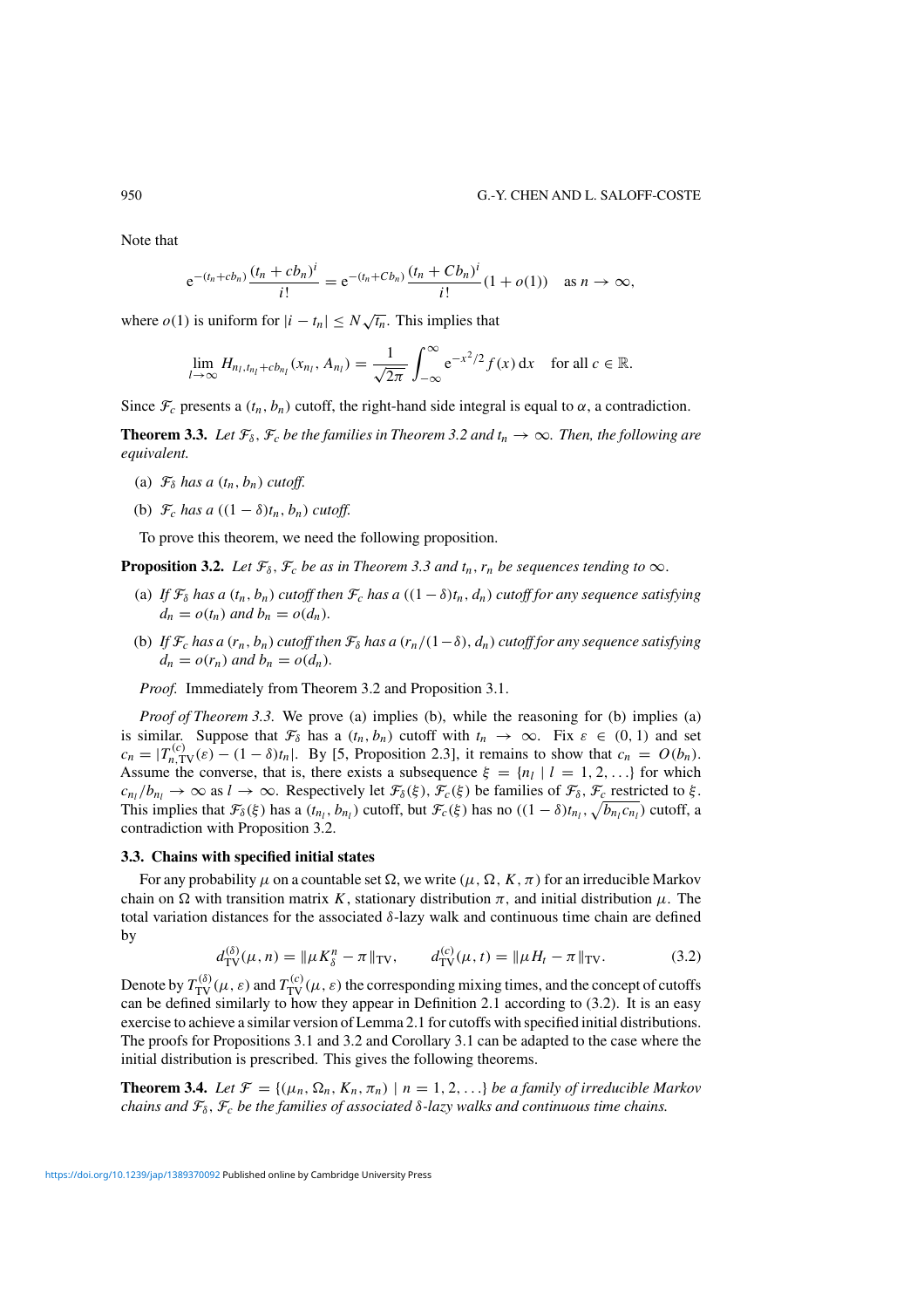- (a)  $\mathcal{F}_{\delta}$  *has a cutoff (precutoff) if and only if*  $\mathcal{F}_{c}$  *has a cutoff (respectively precutoff).*
- (b) *If*  $\mathcal{F}_{\delta}$  *has a cutoff then*  $T_{n,\text{TV}}^{(c)}(\mu_n, \varepsilon) \sim (1 \delta) T_{n,\text{TV}}^{(\delta)}(\mu_n, \varepsilon)$  *as n tends to*  $\infty$  *for all ε* ∈ *(*0*,* 1*).*

*Let*  $t_n \to \infty$  *and*  $b_n > 0$ *.* 

- (c)  $\mathcal{F}_{\delta}$  *has a*  $(t_n, b_n)$  *cutoff if and only if*  $\mathcal{F}_c$  *has a*  $((1 \delta)t_n, b_n)$  *cutoff.*
- (d) If  $\mathcal{F}_{\delta}$  has a  $(t_n, b_n)$  cutoff then  $\sqrt{t_n} = O(b_n)$ *.*

## **3.4. Proofs**

This subsection collects required techniques for the proof of theorems in Sections 3.1 and 3.2.

**Lemma 3.1.** *Let*  $a_{n,m} \in [0, 1]$ *,*  $t_n > 0$  *and*  $c \in \mathbb{R}$ *. Suppose that*  $t_n \to \infty$ *. Then, there exists a subsequence nk of positive integers and a nonnegative measurable function f bounded by* 1 *for which*

$$
\lim_{k \to \infty} \sum_{m=0}^{\infty} \left( e^{-t_{n_k} - c \sqrt{t_{n_k}} \frac{(t_{n_k} + c \sqrt{t_{n_k}})^m}{m!} \right) a_{n_k, m} = \frac{1}{\sqrt{2\pi}} \int_{-\infty}^{\infty} e^{-(x-c)^2/2} f(x) dx
$$

*for all*  $c \in \mathbb{R}$ *, and* 

$$
\lim_{k \to \infty} \sum_{m \ge 0} \binom{\left[ (t_{n_k} + c\sqrt{t_{n_k}})/(1-\delta) \right]}{m} (1-\delta)^m \delta^{[(t_{n_k} + c\sqrt{t_{n_k}})/(1-\delta)] - m} a_{n_k,m}
$$
\n
$$
= \frac{1}{\sqrt{2\pi\delta}} \int_{-\infty}^{\infty} e^{-(x-c)^2/(2\delta)} f(x) dx
$$

*for all*  $c \in \mathbb{R}$ ,  $\delta \in (0, 1)$ *, where* [*z*] *is any of* [*z*], [*z*]*.* 

*Proof.* For  $n \geq 1$  and any Borel set  $A \subset \mathbb{R}$ , set

$$
\mu_n(A) = \frac{1}{\sqrt{t_n}} \sum_{\{m \colon m - t_n/\sqrt{t_n} \in A\}} a_{n,m}.
$$

Let  $n_k$  be a subsequence of  $N$  for which

$$
\lim_{k \to \infty} \mu_{n_k}((a, b]) = \mu((a, b]) \quad \text{for all } a, b \in \mathbb{Q}, a < b. \tag{3.3}
$$

Clearly,  $\mu((a, b]) \leq b - a$  for  $a < b$  with  $a, b \in \mathbb{Q}$ . This implies that the convergence in (3.3) holds for all  $a < b$  and  $\mu((a, b]) \le b - a$ . As a consequence of the Carathéodory extension theorem,  $\mu$  can be extended to a measure on R. It is obvious that  $\mu$  is absolutely continuous with respect to the Lebesgue measure and we write *f* as the Radon–Nykodym derivative.

Let  $\varepsilon > 0$  and choose  $M > 0$  satisfying, for  $n \geq M$ ,

$$
\sum_{\{m:\,|m-t_n|/\sqrt{t_n}\notin(-M,M]\}} e^{-t_n-c\sqrt{t_n}}\frac{(t_n+c\sqrt{t_n})^m}{m!}<\varepsilon.
$$

For any integer  $N > 1$ , set  $x_i = iM/N$  and  $A_{n,i} = \{m \ge 0 \mid |m - t_n|/\sqrt{t_n} \in (x_i, x_{i+1}]\}$ . By Stirling's formula, it is easy to see

$$
e^{-t_n-c\sqrt{t_n}}\frac{(t_n+c\sqrt{t_n})^m}{m!}=\frac{1+o(1)}{\sqrt{2\pi t_n}}\exp\left\{-\frac{1}{2}\left(\frac{m-t_n}{\sqrt{t_n}}-c\right)^2\right\}\quad\text{as }n\to\infty,
$$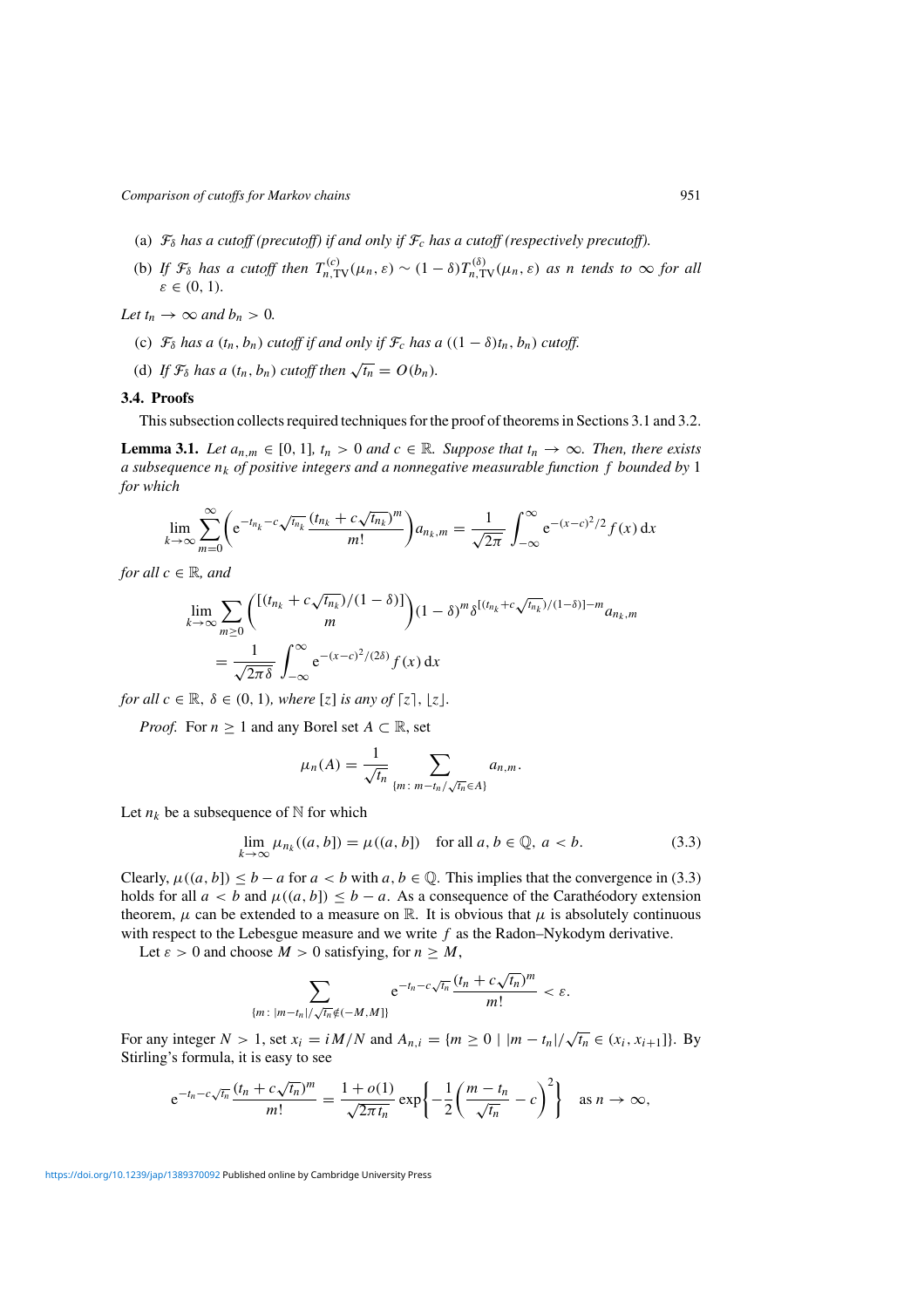where  $o(1)$  is uniform for  $m \in A_{n,i}$  with  $-N \leq i < N$ . This implies that

$$
\sum_{m\in A_{n,i}}\left(e^{-t_n-c\sqrt{t_n}}\frac{(t_n+c\sqrt{t_n})^m}{m!}\right)a_{n,m}\begin{cases} \leq \frac{M_i\mu_n(A_{n,i})}{\sqrt{2\pi}}+o(1),\\ \geq \frac{m_i\mu_n(A_{n,i})}{\sqrt{2\pi}}+o(1), \end{cases}
$$

where  $M_i$  = sup{ $e^{-(x-c)^2/2}$  | *x* ∈  $(x_i, x_{i+1}$ } and  $m_i$  = inf{ $e^{-(x-c)^2/2}$  | *x* ∈  $(x_i, x_{i+1}$ }. Summing over the index  $i$  and replacing  $n$  with  $n_k$  yields

$$
\limsup_{k \to \infty} \sum_{m=0}^{\infty} \left( e^{-t_{n_k} - c \sqrt{t_{n_k}} \frac{(t_{n_k} + c \sqrt{t_{n_k}})^m}{m!} \right) a_{n_k, m} \le \frac{1}{\sqrt{2\pi}} \sum_{i=-N}^{N-1} M_i \mu((x_i, x_{i+1}]) + \varepsilon
$$

and

$$
\liminf_{k\to\infty}\sum_{m=0}^{\infty}\bigg(e^{-t_{n_k}-c\sqrt{t_{n_k}}}\frac{(t_{n_k}+c\sqrt{t_{n_k}})^m}{m!}\bigg)a_{n_k,m}\geq \frac{1}{\sqrt{2\pi}}\sum_{i=-N}^{N-1}m_i\mu((x_i,x_{i+1}])-\varepsilon.
$$

Letting  $N \to \infty$  and then  $\varepsilon \to 0$  gives the desired limit. The proof of the second limit is similar and is therefore omitted.

**Lemma 3.2.** *Let f be a bounded nonnegative measurable function and let F be the function*  $F(t) = \int_{-\infty}^{\infty} e^{-(x-t)^2} f(x) dx$ . If *F* is constant then *f* is constant almost everywhere.

*Proof.* Set  $A = F(t)$ ,  $B^{-1} = \int_{-\infty}^{\infty} e^{-x^2/2} f(x) dx$  and write

$$
e^{-(x-t/2)^2} f(x) = B^{-1} \sqrt{2\pi} e^{t^2/4} \left( \frac{1}{\sqrt{2\pi}} e^{-(t-x)^2/2} \right) (Be^{-x^2/2} f(x)).
$$

Note that  $AB/(\sqrt{2\pi}e^{t^2/4})$  is the density of  $X+Y$ , where *X* has the standard normal distribution, *Y* is continuous with density function  $Be^{-x^2/2} f(x)$ , and *X*, *Y* are independent. This implies *t* is continuous with<br>that  $AB = 1/\sqrt{2}$  and

$$
e^{-u^2} = \mathbb{E}(e^{iu(X+Y)}) = e^{-u^2/2} \mathbb{E}(e^{iuY})
$$
 for all  $u \in \mathbb{R}$ .

Clearly, *Y* has the standard normal distribution and, thus, *f* is a constant almost everywhere.

#### **3.5. A remark on the spectral gap and mixing time**

In this subsection, we make a comparison between the spectral gaps of continuous time chains and  $\delta$ -lazy discrete time chains. Let  $(\Omega, K, \pi)$  be an irreducible and reversible finite Markov chain with spectral gap  $\lambda$ , the smallest nonzero eigenvalue of  $I - K$ . First, we consider the continuous time case. Since  $(K, \pi)$  is reversible, there is a function f defined on  $\{0, 1, \ldots, n\}$ for which  $Kf = (1 - \lambda)f$ . This implies that

$$
d_{\text{TV}}^{(c)}(t) = \frac{1}{2} \|H_t - \pi\|_{\infty \to \infty} \ge \frac{\|(H_t - \pi)f\|_{\infty}}{2\|f\|_{\infty}} = \frac{e^{-\lambda t}}{2},
$$

where  $||A||_{\infty \to \infty} := \sup{||Ag||_{\infty} : ||g||_{\infty} = 1}$ . Consequently, we obtain

$$
T_{\mathrm{TV}}^{(c)}(\varepsilon) \geq \frac{-\log(2\varepsilon)}{\lambda}.
$$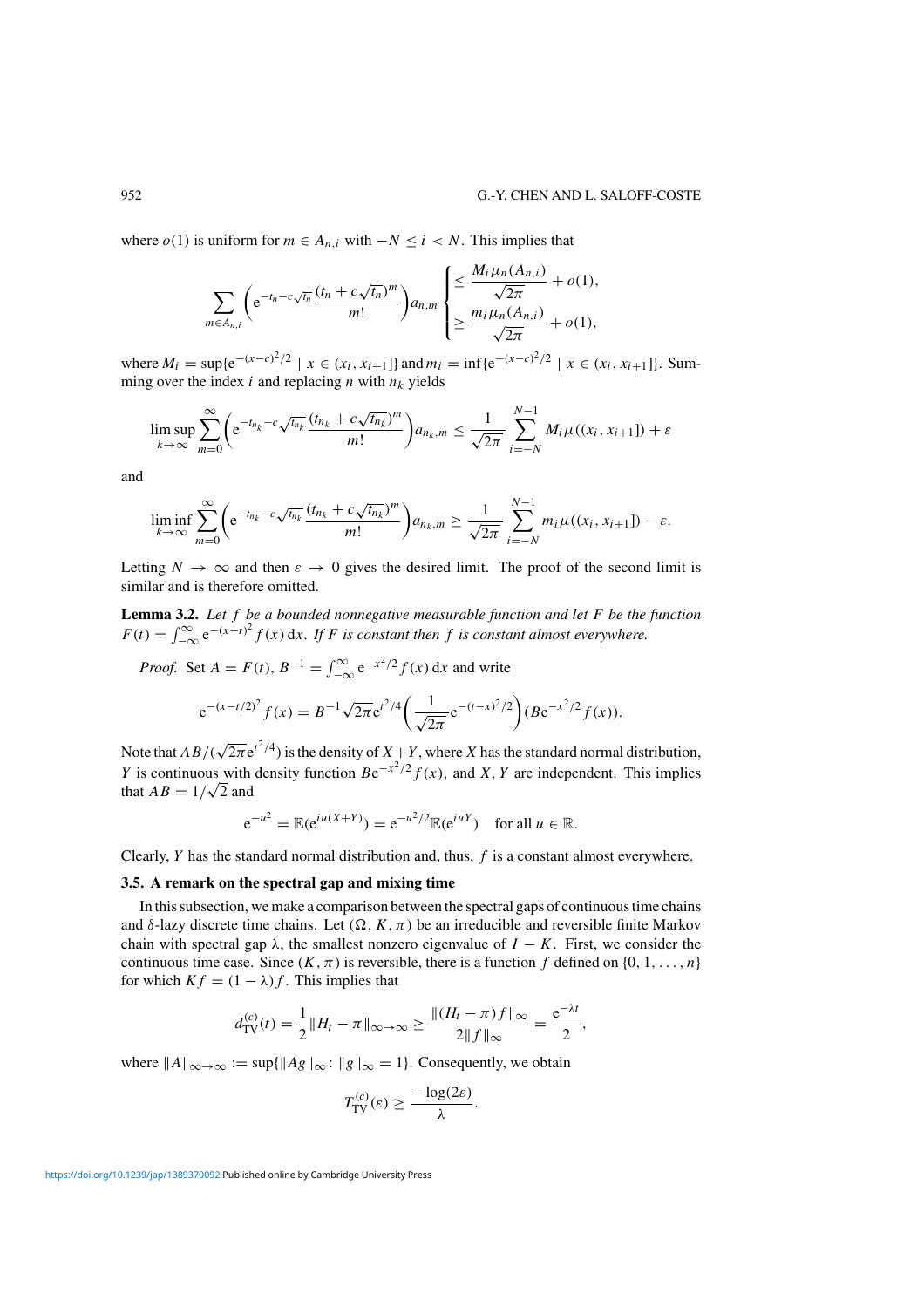For the lazy discrete time case, a similar discussion yields

$$
d_{\mathrm{TV}}^{(\delta)}(t) \geq \frac{\beta_{\delta}^t}{2}, \qquad T_{\mathrm{TV}}^{(\delta)}(\varepsilon) \geq \left\lfloor \frac{\log(2\varepsilon)}{\log \beta_{\delta}} \right\rfloor,
$$

where  $\beta_{\delta}$  is the second largest absolute value of all nontrivial eigenvalues of  $K_{\delta}$ . By setting  $\delta_0 = \inf \{ \delta \in (0, 1) \mid \beta_\delta = 1 - (1 - \delta) \lambda \},$  it is easy to see that  $\delta_0 \leq \frac{1}{2}$  and, for  $\delta \in [\delta_0, 1)$ , *β*<sub> $δ = 1 - (1 - δ)λ$ . As a function of  $δ$ ,  $β<sub>δ</sub>$  is decreasing on  $(0, δ<sub>0</sub>)$  and increasing on  $(δ<sub>0</sub>, 1)$ .</sub> Note that  $|1 - (1 - \delta)\lambda| \le \beta_{\delta} \le \max\{1 - 2\delta, 1 - (1 - \delta)\lambda\}$ . The first inequality implies  $1 - \beta_{\delta}$  ≤  $(1 - \delta)\lambda$ . Using the second inequality, if  $\beta_{\delta}$  > 1 − 2 $\delta$  then  $1 - \beta_{\delta}$  =  $(1 - \delta)\lambda$ . If  $\beta_{\delta} \leq 1 - 2\delta$  then  $1 - \beta_{\delta} \geq 2\delta \geq \delta\lambda$ , where the last inequality uses the fact  $\lambda \leq 2$ . We summarize the discussion in the following lemma.

**Lemma 3.3.** Let *K* be an irreducible transition matrix on a finite set  $\Omega$  with stationary *distribution π. For*  $\delta \in (0, 1)$ *, let*  $K_{\delta}$  *be the*  $\delta$ *-lazy walk given by* (1.1). Suppose that (π, K) *is reversible, that is*  $\pi(x)K(x, y) = \pi(y)K(y, x)$  *for all*  $x, y \in \Omega$ *, and let*  $\lambda$  *be the smallest nonzero eigenvalue of*  $I - K$  *and*  $\beta_{\delta}$  *be the largest absolute value of all nontrivial eigenvalues of Kδ. Then, it holds true that*

$$
\min\{1-\delta,\delta\}\lambda \le 1-\beta_{\delta} \le 1-|1-(1-\delta)\lambda| \le (1-\delta)\lambda \quad \text{for all } \delta \in (0,1).
$$

*Furthermore, for*  $\varepsilon \in (0, \frac{1}{2})$ *,* 

$$
T_{\text{TV}}^{(c)}(\varepsilon) \ge \frac{-\log(2\varepsilon)}{\lambda}, \qquad T_{\text{TV}}^{(\delta)}(\varepsilon) \ge \left\lfloor \frac{\log(2\varepsilon)}{\log \beta_{\delta}} \right\rfloor \ge \left\lfloor \frac{-\log(2\varepsilon)}{2\max\{1-\delta, \log(2/\delta)\}\lambda} \right\rfloor,
$$

*where the last inequality assumes that*  $|\Omega| \geq 2/\delta$ *.* 

*Proof.* It remains to prove the second inequality in the lower bound of the mixing time for the  $\delta$ -lazy chain. Note that if  $\lambda \leq \frac{1}{2}$ , then

$$
-\log \beta_{\delta} \le -\log(1-(1-\delta)\lambda) \le 2(1-\delta)\lambda,
$$

where the last inequality uses the fact  $log(1 - x) \ge -2x$  for  $x \in (0, \frac{1}{2})$ . For  $\lambda \ge \frac{1}{2}$ , let  $\theta_1(\delta), \ldots, \theta_{|\Omega|}(\delta)$  be eigenvalues of  $K_\delta$ . Then,  $\theta_i(\delta) = \delta + (1 - \delta)\theta_i(0)$  and  $\sum_{i=1}^{|\Omega|} \theta_i(0) \geq 0$ . See [13] for a reference on the second inequality. This implies that

$$
1 + (|\Omega| - 1)\beta_{\delta} \ge \sum_{i=1}^{|\Omega|} \theta_i(\delta) \ge |\Omega|\delta.
$$

Assuming  $|\Omega| \geq 2/\delta$ , the above inequality yields

$$
\beta_{\delta} \ge \frac{|\Omega|\delta - 1}{|\Omega| - 1} \ge \frac{\delta}{2}, \qquad -\log \beta_{\delta} \le \left(2\log \frac{2}{\delta}\right)\lambda.
$$

#### **4. Finite birth and death chains**

In this section, we consider the total variation cutoff for birth and death chains. A birth and death chain on  $\{0, 1, \ldots, n\}$ , with birth rate  $p_i$ , death rate  $q_i$ , and holding rate  $r_i$ , is a Markov chain with transition matrix *K* given by

$$
K(i, i + 1) = p_i
$$
,  $K(i, i - 1) = q_i$ ,  $K(i, i) = r_i$  for all  $0 \le i \le n$ ,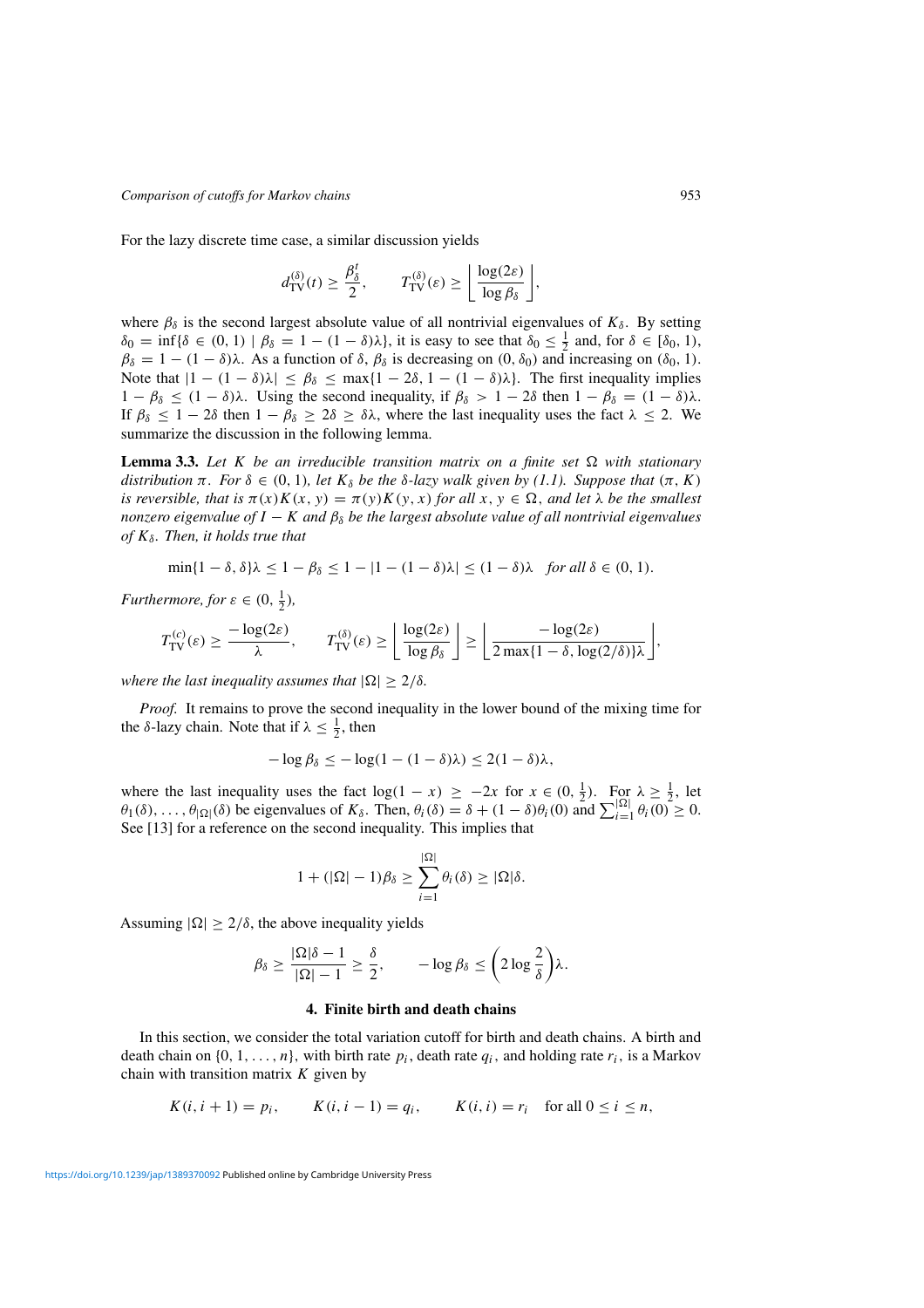where  $p_i + q_i + r_i = 1$  and  $p_n = q_0 = 0$ . It is obvious that *K* is irreducible if and only if  $p_i q_{i+1} > 0$  for  $0 \le i < n$ . Under the assumption of irreducibility, the unique stationary distribution  $\pi$  of K is given by  $\pi(i) = c(p_0 \cdots p_{i-1})/(q_1 \cdots q_i)$ , where c is a positive constant satisfying  $\sum_{i=0}^{n} \pi(i) = 1$ .

In the next two subsections, we recall some results developed in [9] and [10], and make an improvement on them using the result in Section 3. In the third subsection, we go back to the issue of cutoffs and make a comparison of total variation and separation cutoffs.

# **4.1. The total variation cutoff**

Throughout this subsection, we let

$$
\mathcal{F} = \{ (\Omega_n, K_n, \pi_n) \mid n = 1, 2, \ldots \}
$$
\n(4.1)

denote a family of irreducible birth and death chains with  $\Omega_n = \{0, 1, \ldots, n\}$  and transition matrix

$$
K_n(i, i + 1) = p_{n,i}, \qquad K_n(i, i - 1) = q_{n,i}, \qquad K_n(i, i) = r_{n,i} \quad \text{for all } 0 \le i \le n,
$$

where  $p_{n,i} + q_{n,i} + r_{n,i} = 1$  and  $p_{n,n} = q_{n,0} = 0$ . Write  $\lambda_n = \lambda(K_n)$  as the spectral gap of *K<sub>n</sub>*. As before,  $\mathcal{F}_c$  denotes the family of associated continuous semigroups and, for  $\delta \in (0, 1)$ ,  $\mathcal{F}_{\delta}$  denotes the family of  $\delta$ -lazy chains. Recall one of the main results in [10] as follows.

**Theorem 4.1.** (Theorems 3 and 3.1 of [10].) *Consider the family in* (4.1)*. For*  $n > 1$ *, let λn be the smallest nonzero eigenvalue of I* − *Kn and let βn,δ be the second largest absolute value of all nontrivial eigenvalues of*  $K_{n,\delta}$ *. Then,*  $\mathcal{F}_c$  (respectively  $\mathcal{F}_\delta$  with  $\delta \in (0,1)$ *) has a total variation cutoff if and only if*  $T_{n,\text{TV}}^{(c)}(\frac{1}{4})\lambda_n \to \infty$  (respectively  $T_{n,\text{TV}}^{(\delta)}(\frac{1}{4})(1-\beta_{n,\delta}) \to \infty$ ). Moreover, if  $\mathcal{F}_c$  (respectively  $\mathcal{F}_\delta$ ) has a cutoff, then the window has size at most  $\sqrt{T_{n,\text{TV}}^{\text{(c)}}(\frac{1}{4})/\lambda_n}$  $(respectively \sqrt{T_{n,\text{TV}}^{(\delta)}(\frac{1}{4})/(1-\beta_{n,\delta})})$ .

**Remark 4.1.** By Lemma 3.3, the total variation cutoff in the discrete time case is equivalent to  $T_{n,\text{TV}}^{(\delta)}(\frac{1}{4})\lambda_n \to \infty$ . By Theorems 3.1 and 4.1, and Lemma 3.3, if  $\mathcal{F}_c$  or  $\mathcal{F}_\delta$  has a cutoff, then the window size is at most  $\sqrt{T_{n,\text{TV}}^{(c)}(\frac{1}{4})/\lambda_n}$  or  $\sqrt{T_{n,\text{TV}}^{(\delta)}(\frac{1}{4})/\lambda_n}$ .

**Remark 4.2.** There are examples with cutoffs, but the order of the optimal window size is less than  $\sqrt{T_{n,\text{TV}}^{(c)}(\frac{1}{4})/\lambda_n}$ . See Remark 3.1.

The combination of the above theorem and Theorem 3.1 yields the following.

**Theorem 4.2.** *Referring to Theorem 4.1, the following are equivalent.*

- (a) F*<sup>c</sup> has a total variation cutoff.*
- (b) F*<sup>δ</sup> has a total variation cutoff.*
- (c) F*<sup>c</sup> has a total variation precutoff.*
- (d) F*<sup>δ</sup> has a total variation precutoff.*
- (e)  $T_{n,\text{TV}}^{(c)}(\varepsilon)\lambda_n \to \infty$  *for some*  $\varepsilon \in (0, 1)$ *.*
- (f)  $T_{n,\text{TV}}^{(\delta)}(\varepsilon)\lambda_n \to \infty$  *for some*  $\varepsilon \in (0, 1)$ *.*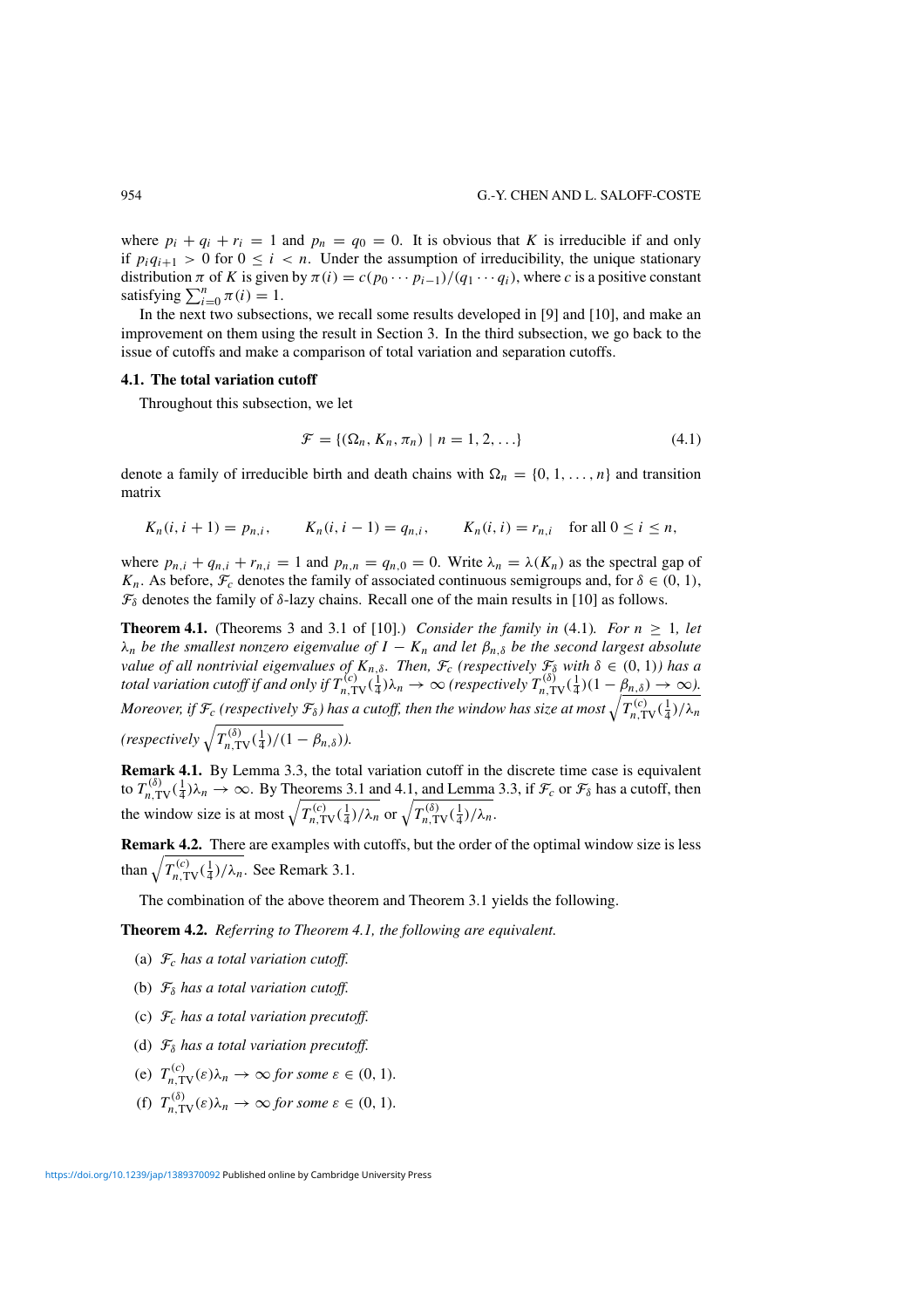*Proof of Theorem 4.2.* It remains to show (c) implies (e) and this is given by the inequality  $d_{n,\text{TV}}^{(c)}(t) \geq e^{-\lambda_n t}/2.$ 

**Theorem 4.3.** *Consider the family in (4.1). It holds true that*  $T_{n,\text{TV}}^{(c)}(\varepsilon/2) \asymp T_{n,\text{TV}}^{(\delta)}/(2)$  *for all*  $\varepsilon$ ,  $\eta$ ,  $\delta \in (0, 1)$ . Furthermore, if there is  $\varepsilon_0 \in (0, 1)$  for which  $T_{n, \text{TV}}^{(\hat{c})}(\varepsilon_0/2) \lambda_n$  or  $T_{n, \text{TV}}^{(\delta)}(\varepsilon_0/2) \lambda_n$ is bounded, then  $T_{n,\text{TV}}^{(c)}(\varepsilon/2) \asymp 1/\lambda_n$  and  $T_{n,\text{TV}}^{(\delta)}(\varepsilon/2) \asymp 1/\lambda_n$  for all  $\varepsilon, \delta \in (0, 1)$ .

*Proof of Theorem 4.3.* Assume that there is a subsequence  $n_k$  and  $\varepsilon, \eta \in (0, \frac{1}{2})$  for which either  $T_{n_k, \text{TV}}^{(c)}(\varepsilon)/T_{n_k, \text{TV}}^{(\delta)}(\eta) \to \infty$  or  $T_{n_k, \text{TV}}^{(\delta)}(\eta)/T_{n_k, \text{TV}}^{(c)}(\varepsilon) \to \infty$ . By Lemma 3.3, we have  $T_{n_k, \text{TV}}^{(c)}(\varepsilon) \lambda_{n_k} \to \infty$  or  $T_{n_k, \text{TV}}^{(\delta)}(\eta) \lambda_{n_k} \to \infty$ . In either case, Theorems 3.1 and 4.1 imply that the subfamily indexed by  $(n_k)_{k=1}^{\infty}$  has a cutoff in both continuous time and  $\delta$ -lazy discrete time cases. As a consequence of Theorem 3.1, we obtain  $T_{n_k, \text{TV}}^{(c)}(\varepsilon) \sim (1 - \delta) T_{n_k, \text{TV}}^{(\delta)}(\eta)$ , which contradicts the assumption.

Concerning the window size, a combination of Theorem 3.2 and Theorem 4.1 yields the following Theorem.

**Theorem 4.4.** Let  $\mathcal{F}, \lambda_n$  be as in Theorem 4.1. Suppose that  $\mathcal{F}_c$  or  $\mathcal{F}_\delta$  has a total variation *cutoff and*  $\lambda_n \geq 1$ *. Then, for any*  $\varepsilon, \eta \in (0, 1)$  *with*  $\varepsilon \neq \eta$ *,* 

$$
|T_{n,\text{TV}}^{(c)}(\varepsilon) - T_{n,\text{TV}}^{(c)}(\eta)| \asymp \sqrt{T_{n,\text{TV}}^{(c)}(\varepsilon)} \asymp |T_{n,\text{TV}}^{(\delta)}(\varepsilon) - T_{n,\text{TV}}^{(\delta)}(\eta)|.
$$

#### **4.2. The separation cutoff**

In this subsection, we apply the results obtained in the previous subsection to the separation cutoff. First, we give a definition of the separation. Given an irreducible finite Markov chain *K* on Ω with initial distribution  $\mu$  and stationary distribution  $\pi$ , the separation distance at time *m* is defined by

$$
d_{\rm sep}(\mu, m) := \max_{x \in \Omega} \left\{ 1 - \frac{\mu K^m(x)}{\pi(x)} \right\}.
$$

Aldous and Diaconis [1] introduce the concept of the strong stationary time to identify the separation distance. Set  $d_{\text{sep}}(m) = \max_i d_{\text{sep}}(i, m)$ . A well known bound on the separation is achieved by Aldous and Fill in Lemma 7 of [2, Chapter 4], which states that

$$
\bar{d}(m) \leq d_{\rm sep}(m), \qquad d_{\rm sep}(2m) \leq 1 - (1 - \bar{d}(m))^2,
$$

where  $\bar{d}(m) := \max_{i,j} ||K^m(i, \cdot) - K^m(j, \cdot)||_{TV}$ . It is clear from the definitions that  $d_{TV}(m) \le$  $d(m) \leq 2d_{\text{TV}}(m)$ . Let  $T_{\text{sep}}(\varepsilon)$  be the separation mixing time. The above inequalities imply

$$
T_{\rm TV}(\varepsilon) \le T_{\rm sep}(\varepsilon) \le 2T_{\rm TV}\left(\frac{\varepsilon}{4}\right) \quad \text{for all } \varepsilon \in (0, 1). \tag{4.2}
$$

Note that the above discussions are also valid for the continuous time case. As the separation distance is between *(*0*,* 1*)*, the separation cutoff is similar to the total variation cutoff as given in Definition 2.1. By (4.2), we obtain the following lemma.

**Lemma 4.1.** *Let* F *be a family of finite Markov chains in either the discrete or continuous time case. Assume that*  $T_{n,TV}(\varepsilon) \to \infty$  *or*  $T_{n,sep}(\varepsilon) \to \infty$  *for some*  $\varepsilon \in (0,1)$  *in the discrete time case. Then,* F *has a total variation precutoff if and only if* F *has a separation precutoff.*

For birth and death chains, the application of (4.2) to Theorem 4.3 leads to the following theorem.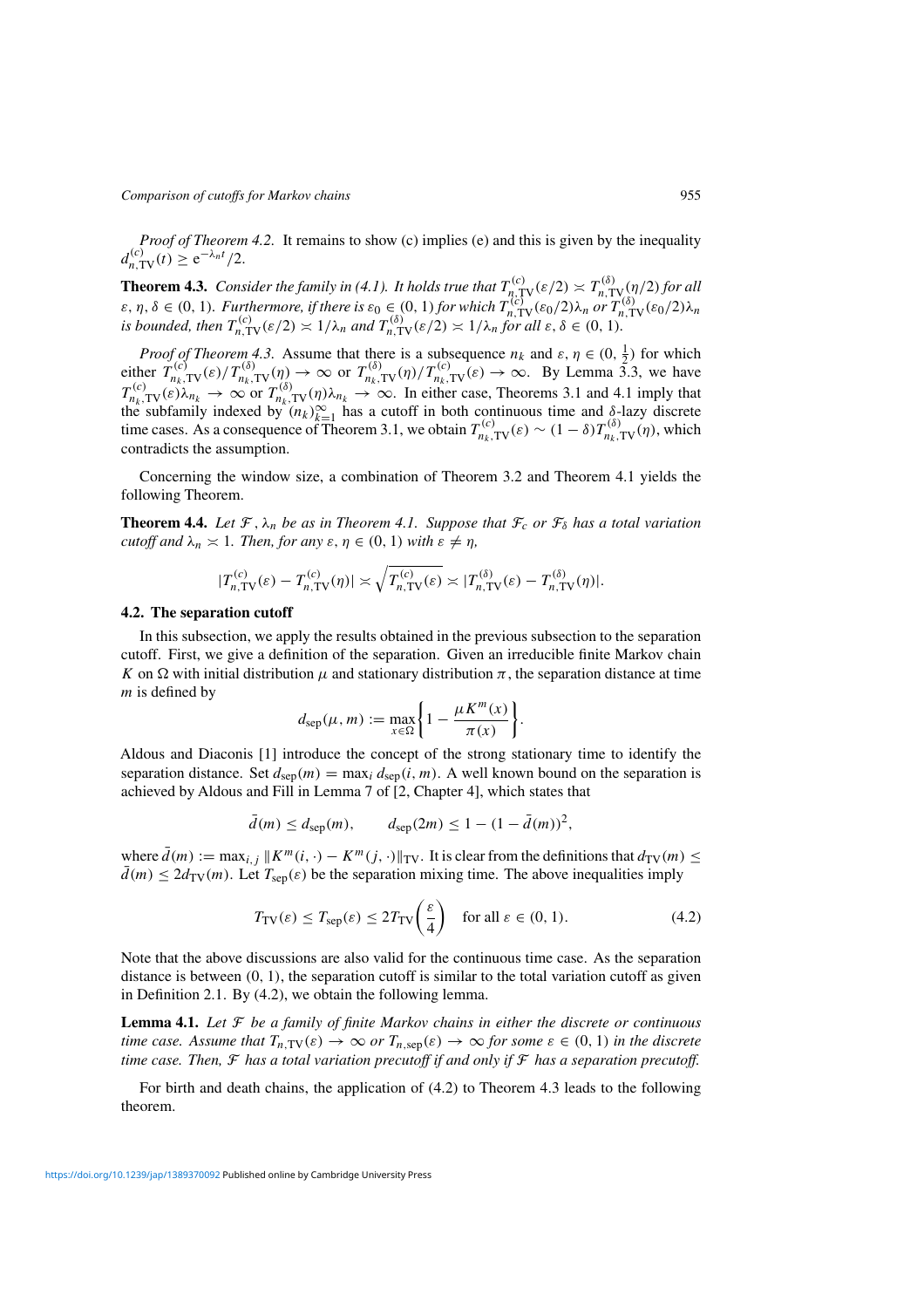**Theorem 4.5.** *Theorem 4.3 also holds in separation. Furthermore, for*  $\varepsilon$ ,  $\eta \in (0, \frac{1}{2})$ , we have  $T_{n,\text{TV}}^{(c)}(\varepsilon) \asymp T_{n,\text{sep}}^{(c)}(\eta)$ *.* 

Let *K* be an irreducible birth and death chain on  $\{0, 1, \ldots, n\}$  with stationary distribution  $\pi$ . The authors of [10] obtain the following fact:

$$
d_{\rm sep}^{(c)}(t) = 1 - \frac{H_t(0, n)}{\pi(n)}, \qquad d_{\rm sep}^{(\delta)}(m) = 1 - \frac{K_\delta^m(0, n)}{\pi(n)} \quad \text{for all } \delta \in \left[\frac{1}{2}, 1\right). \tag{4.3}
$$

The authors of [9] provide a criterion on the separation cutoff for continuous time chains and monotone discrete time chains. The result says that a separation cutoff exists if and only if the product of the spectral gap and the separation mixing time tends to infinity. The next theorem, which is also obtained in [10], is a consequence of this fact and Theorems 4.2 and 4.5.

**Theorem 4.6.** Let  $\mathcal F$  be a family of birth and death chains given by (4.1). The following are *equivalent.*

- (a) F*<sup>c</sup> has a cutoff in total variation.*
- (b) *For*  $\delta \in (0, 1)$ *,*  $\mathcal{F}_{\delta}$  *has a cutoff in total variation.*
- (c) F*<sup>c</sup> has a cutoff in separation.*
- (d) *For*  $\delta \in [\frac{1}{2}, 1)$ *,*  $\mathcal{F}_{\delta}$  *has a cutoff in separation.*

The next theorem is a simple corollary of Theorems 4.2 and 4.6, and Lemma 4.1.

**Theorem 4.7.** *Theorem 4.2 also holds in separation distance with*  $\delta \in \left[\frac{1}{2}, 1\right)$ *.* 

# **4.3. The cutoff time in total variation and separation**

In this subsection, we introduce a spectral representation of the total variation mixing time. Let *K* be the transition kernel of an irreducible birth and death chain on  $\{0, 1, \ldots, n\}$ . Suppose that *K* is irreducible with stationary distribution  $\pi$  and let  $0 < \lambda_1 < \cdots < \lambda_n$  be the eigenvalues of *I* − *K*. Consider the continuous time case. Using [9, Theorem 4.1] and [10, Corollary 4.5], we have

$$
d_{\rm sep}^{(c)}(t) = 1 - \frac{H_t(0, n)}{\pi(n)} = 1 - \frac{H_t(n, 0)}{\pi(0)} = \mathbb{P}(S > t),
$$

where *S* is a sum of *n* independent exponential random variables with parameters  $\lambda_1, \ldots, \lambda_n$ . By the one-sided Chebyshev inequality, we have

$$
\mathbb{E}(S) - \sqrt{\frac{\text{var}(S)}{1/\varepsilon - 1}} \le T_{\text{sep}}^{(c)}(\varepsilon) \le \mathbb{E}(S) + \sqrt{\left(\frac{1}{\varepsilon} - 1\right) \text{var}(S)} \quad \text{for all } \varepsilon \in (0, 1).
$$

Note that

$$
\mathbb{E}(S) = \sum_{i=1}^{n} \frac{1}{\lambda_i}, \quad \text{var}(S) = \sum_{i=1}^{n} \frac{1}{\lambda_i^2} \le (\mathbb{E}(S))^2.
$$

Clearly, this implies

$$
\frac{(\sqrt{1-\varepsilon}-\sqrt{\varepsilon})\mathbb{E}(S)}{\sqrt{1-\varepsilon}} \le T_{\text{sep}}^{(c)}(\varepsilon) \le \frac{(\sqrt{\varepsilon}+\sqrt{1-\varepsilon})\mathbb{E}(S)}{\sqrt{\varepsilon}} \quad \text{for all } \varepsilon \in (0,1). \tag{4.4}
$$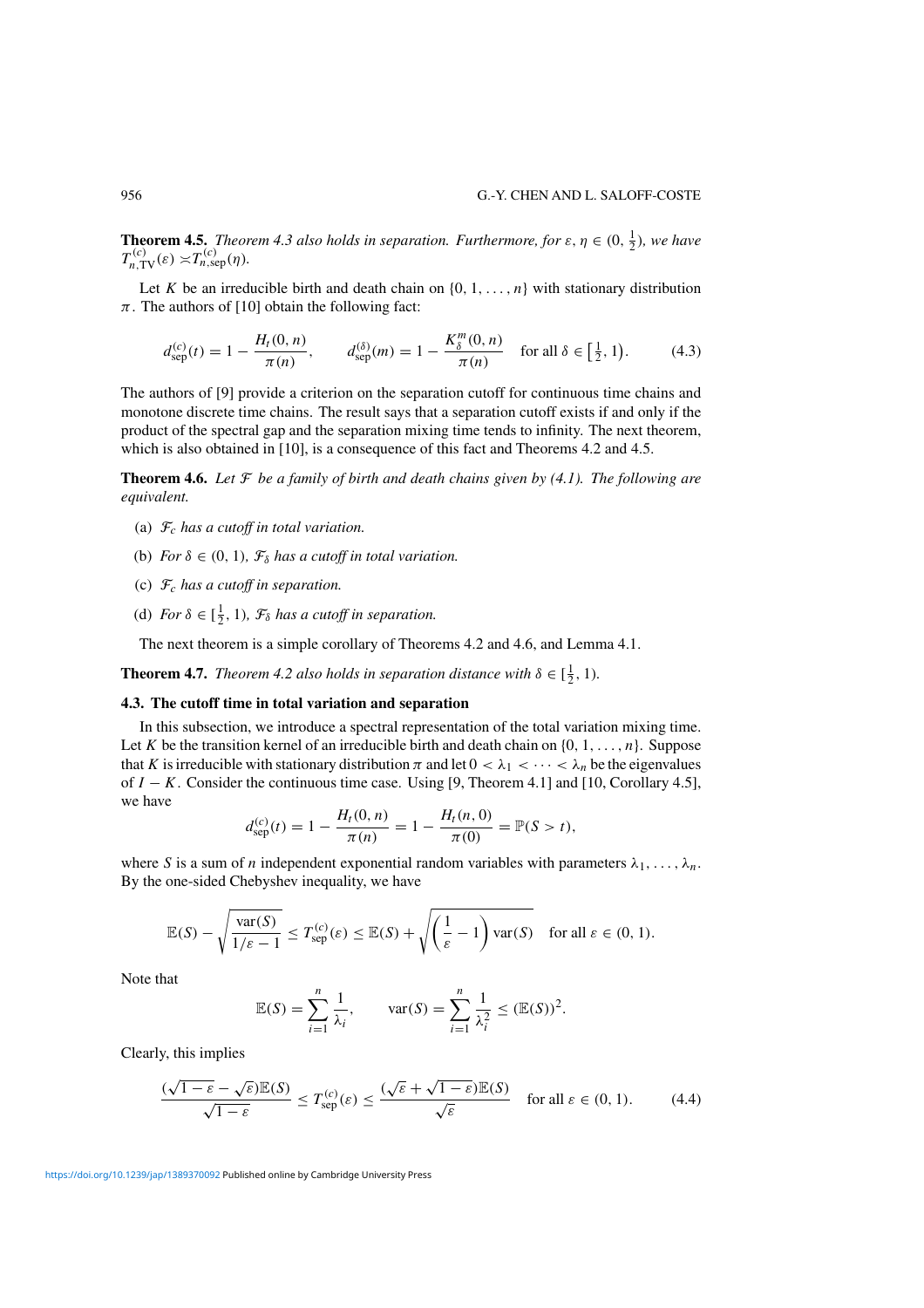The above equation states that, given  $\varepsilon \in (0, \frac{1}{2})$ , the separation mixing time is bounded by  $\sum_{i=1}^{n}$   $n-1$  up to universal constants. The above discussion is also valid for the discrete time  $\sum_{i=1}^{n} \lambda_i^{-1}$  up to universal constants. The above discussion is also valid for the discrete time case with the assumption that  $K(i, i + 1) + K(i + 1, i) \leq 1$  for  $0 \leq i < n$ . See [9] for the details. The next proposition is an application of (4.2) and (4.4).

**Proposition 4.1.** *Let K be an irreducible birth and death chain on*  $\{0, 1, \ldots, n\}$ *. Let*  $0, \lambda_1, \ldots,$  $\lambda_n$  *be eigenvalues of K and set*  $s = \sum_{i=1}^n \lambda_i^{-1}$ *. Then,* 

$$
\left(\frac{\sqrt{1-\varepsilon}-\sqrt{\varepsilon}}{\sqrt{1-\varepsilon}}\right)s \leq T_{\text{sep}}^{(c)}(\varepsilon) \leq \left(\frac{\sqrt{\varepsilon}+\sqrt{1-\varepsilon}}{\sqrt{\varepsilon}}\right)s \quad \text{for all } \varepsilon \in \left(0, \frac{1}{2}\right),
$$

*and*

$$
\frac{1}{2}\left(\frac{\sqrt{1-4\varepsilon}-\sqrt{4\varepsilon}}{\sqrt{1-4\varepsilon}}\right)s \le T_{\text{TV}}^{(c)}(\varepsilon) \le \left(\frac{\sqrt{\varepsilon}+\sqrt{1-\varepsilon}}{\sqrt{\varepsilon}}\right)s \quad \text{for all } \varepsilon \in \left(0, \frac{1}{8}\right).
$$

*The above also holds in the discrete time case with the assumption that*  $K(i, i + 1) + K(i + 1)$  $1, i) \leq 1$  *for*  $0 \leq i < n$ *.* 

Applying Proposition 4.1 to Theorems 4.2 and 4.6 yields the following theorem, where the result in separation is included in [9] and the result in total variation is implicitly obtained in [10].

**Theorem 4.8.** (Cutoffs from the spectrum.) Let F be the family in (4.1). For  $n \geq 1$ , let  $\lambda_{n,1}, \ldots, \lambda_{n,n}$  *be nonzero eigenvalues of*  $I - K_n$  *and set* 

$$
\lambda_n = \min_{1 \le i \le n} \lambda_{n,i}, \qquad s_n = \frac{1}{\lambda_{n,1}} + \dots + \frac{1}{\lambda_{n,n}}.
$$

*Then, the following are equivalent.*

- (a) F*<sup>c</sup> has a total variation cutoff.*
- (b) *For*  $\delta \in (0, 1)$ *,*  $\mathcal{F}_{\delta}$  *has a total variation cutoff.*
- (c) F*<sup>c</sup> has a total variation precutoff.*
- (d) *For*  $\delta \in (0, 1)$ *,*  $\mathcal{F}_{\delta}$  *has a total variation precutoff.*
- (e)  $s_n \lambda_n \to \infty$ .

*The above also holds in separation with*  $\delta \in [\frac{1}{2}, 1)$ *. In particular, if (e) holds, then, for ε* ∈ *(*0*,* 1*),*

$$
\frac{1}{2} \le \liminf_{n \to \infty} \frac{T_{n,\text{TV}}^{(c)}(\varepsilon)}{s_n} \le \limsup_{n \to \infty} \frac{T_{n,\text{TV}}^{(c)}(\varepsilon)}{s_n} \le 1.
$$

The last result establishes a relation between the mixing time and birth and death rates. Consider an irreducible birth and death chain  $(X_m)_{m=0}^{\infty}$  on  $\{0, 1, ..., n\}$  with transition matrix *K* and stationary distribution  $\pi$ . Let  $N_t$  be a Poisson process of parameter 1 that is independent of  $X_m$  and set, for  $0 \le i \le n$ ,

$$
\tau_i := \inf\{t \geq 0 \mid X_{N_t} = i\}.
$$

Brown and Shao discuss the distribution of  $\tau_i$  in [3] and obtain the following result:

$$
\mathbb{P}_0(\tau_n > t) = \sum_{j=1}^n \left( \prod_{k \neq j} \frac{\theta_k}{\theta_k - \theta_j} \right) e^{-\theta_j t},
$$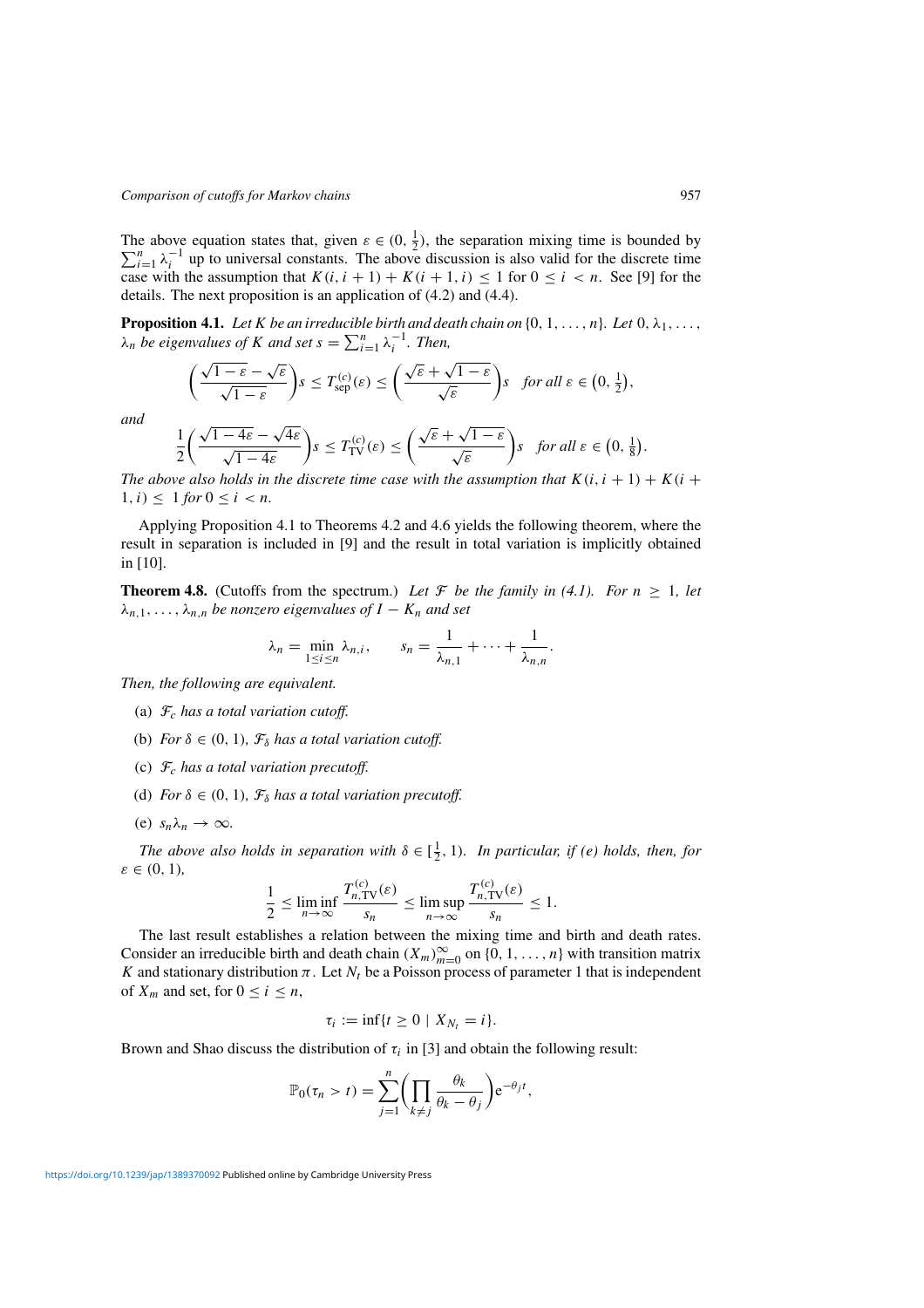where  $\mathbb{P}_i$  is the conditional probability given  $X_0 = i$  and  $\theta_1, \ldots, \theta_n$  are eigenvalues of the submatrix of  $I - K$  indexed by  $\{0, 1, \ldots, n - 1\}$ . Let  $\mathbb{E}_i$  be the conditional expectation given *X*<sub>0</sub> = *i*. Clearly, this implies  $\mathbb{E}_0(\tau_n) = \sum_{j=1}^n 1/\theta_j$ . Note that  $\mathbb{E}_0 \tau_n$  can be formulated by the birth and death rates using the strong Markov property. This leads to

$$
\mathbb{E}_0(\tau_n) = \sum_{j=1}^n \frac{1}{\theta_j} = \sum_{k=0}^{n-1} \frac{\pi([0, k])}{\pi(k) p_k},
$$
\n(4.5)

where  $\pi(A) := \sum_{i \in A} \pi(i)$ . Now fix  $0 \le i_0 \le n$ . By (4.5), we have

$$
\mathbb{E}_0(\tau_{i_0}) = \sum_{i=1}^{i_0} \frac{1}{\lambda'_i}, \qquad \mathbb{E}_n(\tau_{i_0}) = \sum_{i=1}^{n-i_0} \frac{1}{\lambda''_i},
$$

where  $\lambda'_1, \ldots, \lambda'_{i_0}$  and  $\lambda''_1, \ldots, \lambda''_{n-i_0}$  are eigenvalues of the submatrices of  $I - K$  indexed by  $\{0,\ldots,i_0-1\}$  and  $\{i_0+1,\ldots,n\}$  respectively. Let  $\bar{\lambda}_1 \leq \cdots \leq \bar{\lambda}_n$  be a rearrangement of  $\lambda'_1, \ldots, \lambda'_{i_0}, \lambda''_1, \ldots, \lambda''_{n-i_0}$ . Clearly,  $\bar{\lambda}_1, \ldots, \bar{\lambda}_n$  are eigenvalues of the submatrix obtained by removing the *i*<sub>0</sub>th row and the *i*<sub>0</sub>th column of *I* − *K*. Let  $\lambda_1$  < ··· <  $\lambda_n$  be nonzero eigenvalues of *I* − *K*. By Theorem 4.3.8 in [11], we have  $\bar{\lambda}_i \leq \lambda_i \leq \bar{\lambda}_{i+1}$  and this leads to

$$
\sum_{i=2}^n \frac{1}{\bar{\lambda}_i} \le \sum_{i=1}^n \frac{1}{\lambda_i} \le \sum_{i=1}^n \frac{1}{\bar{\lambda}_i} = \sum_{k=0}^{i_0-1} \frac{\pi([0,k])}{\pi(k)p_k} + \sum_{k=i_0+1}^n \frac{\pi([k,n])}{\pi(k)q_k},
$$

where the first equality uses (4.5). By Proposition 4.1, we obtain, for  $\varepsilon \in (0, 1)$ ,

$$
T_{\text{TV}}^{(c)}(\varepsilon) \leq T_{\text{sep}}^{(c)}(\varepsilon) \leq \left(\frac{\sqrt{\varepsilon} + \sqrt{1-\varepsilon}}{\sqrt{\varepsilon}}\right) \min_{0 \leq i \leq n} \left\{ \sum_{k=0}^{i-1} \frac{\pi([0,k])}{\pi(k)p_k} + \sum_{k=i+1}^{n} \frac{\pi([k,n])}{\pi(k)q_k} \right\}.
$$

The above discussion also holds in the discrete time case with the assumption that  $p_i + q_{i+1} \leq 1$ for all  $0 \le i < n$ . This includes the *δ*-lazy chain for  $\delta \in [\frac{1}{2}, 1)$  and we apply it to get the following corollary.

**Corollary 4.1.** Let  $\mathcal{F} = \{(\Omega_n, K_n, \pi_n) \mid n = 1, 2, ...\}$  be a family of irreducible birth and *death chains in (4.1) with birth, death, and holding rates*  $p_{n,i}$ ,  $q_{n,i}$ , and  $r_{n,i}$ . For  $n \geq 1$ , set

$$
t_n = \min_{0 \le i \le n} \left\{ \sum_{k=0}^{i-1} \frac{\pi_n([0, k])}{\pi_n(k) p_{n,k}} + \sum_{k=i+1}^n \frac{\pi_n([k, n])}{\pi_n(k) q_{n,k}} \right\}
$$

*.*

*If*  $\mathcal{F}_c$  *or*  $\mathcal{F}_\delta$  *has a total variation cutoff then, for*  $\varepsilon \in (0, 1)$  *and*  $\delta \in [\frac{1}{2}, 1)$ *,* 

$$
\limsup_{n \to \infty} \frac{T_{n,\text{sep}}^{(c)}(\varepsilon)}{t_n} \le 1, \qquad \limsup_{n \to \infty} \frac{T_{n,\text{sep}}^{(\delta)}(\varepsilon)}{t_n} \le \frac{1}{1-\delta}
$$

*and, for*  $\varepsilon \in (0, 1)$ *,* 

$$
\limsup_{n \to \infty} \frac{T_{n,\text{TV}}^{(c)}(\varepsilon)}{t_n} \le 1 \qquad \limsup_{n \to \infty} \frac{T_{n,\text{TV}}^{(\delta)}(\varepsilon)}{t_n} \le \frac{1}{1-\delta}.
$$